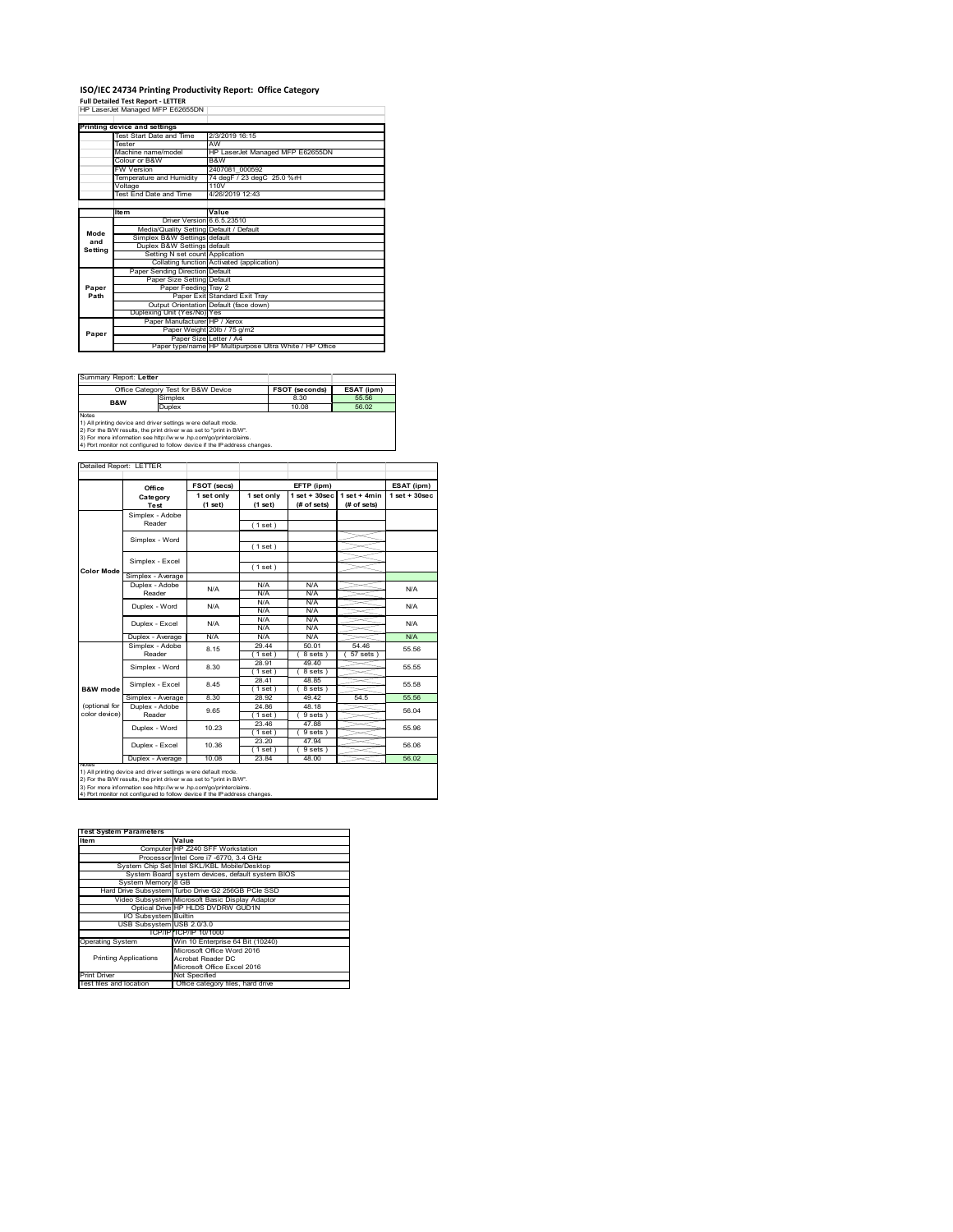### **ISO/IEC 24734 Printing Productivity Report: Office Category**

**Full Detailed Test Report ‐ A4** HP LaserJet Managed MFP E62655DN

|         | Printing device and settings            |                                                         |
|---------|-----------------------------------------|---------------------------------------------------------|
|         | Test Start Date and Time                | 2/3/2019 16:15                                          |
|         | <b>Tester</b>                           | AW                                                      |
|         | Machine name/model                      | HP LaserJet Managed MFP E62655DN                        |
|         | Colour or B&W                           | B&W                                                     |
|         | <b>FW Version</b>                       | 2407081 000592                                          |
|         | Temperature and Humidity                | 74 degF / 23 degC 25.0 %rH                              |
|         | Voltage                                 | 110V                                                    |
|         | <b>Test End Date and Time</b>           | 4/26/2019 12:43                                         |
|         |                                         |                                                         |
|         | <b>Item</b>                             | Value                                                   |
|         | Driver Version 6.6.5.23510              |                                                         |
| Mode    | Media/Quality Setting Default / Default |                                                         |
| and     | Simplex B&W Settings default            |                                                         |
| Setting | Duplex B&W Settings default             |                                                         |
|         | Setting N set count Application         |                                                         |
|         |                                         | Collating function Activated (application)              |
|         | Paper Sending Direction Default         |                                                         |
|         | Paper Size Setting Default              |                                                         |
| Paper   | Paper Feeding Tray 2                    |                                                         |
| Path    |                                         | Paper Exit Standard Exit Tray                           |
|         |                                         | Output Orientation Default (face down)                  |
|         | Duplexing Unit (Yes/No) Yes             |                                                         |
|         | Paper Manufacturer HP / Xerox           |                                                         |
| Paper   |                                         | Paper Weight 20lb / 75 g/m2                             |
|         | Paper Size Letter / A4                  |                                                         |
|         |                                         | Paper type/name HP Multipurpose Ultra White / HP Office |

Summary Report: **A4**

| $U = 1$                             |                                                                                                                                                                                                                                                                                       |                       |            |
|-------------------------------------|---------------------------------------------------------------------------------------------------------------------------------------------------------------------------------------------------------------------------------------------------------------------------------------|-----------------------|------------|
| Office Category Test for B&W Device |                                                                                                                                                                                                                                                                                       | <b>FSOT (seconds)</b> | ESAT (ipm) |
| <b>B&amp;W</b>                      | Simplex                                                                                                                                                                                                                                                                               | 8.61                  | 52.96      |
|                                     | Duplex                                                                                                                                                                                                                                                                                | 10.23                 | 53.50      |
| <b>Notes</b>                        | 1) All printing device and driver settings were default mode.<br>2) For the B/W results, the print driver was set to "print in B/W".<br>3) For more information see http://www.hp.com/go/printerclaims.<br>4) Port monitor not configured to follow device if the IP address changes. |                       |            |

**FSOT (secs) ESAT (ipm) EFTP (ipm) Office 1 set only (1 set) 1 set only (1 set) 1 set + 30sec (# of sets) 1 set + 4min (# of sets) 1 set + 30sec** ( 1 set ) ( 1 set ) ( 1 set ) Simplex - Average Duplex - Adobe  $N/f$ N/A N/A N/A N/A N/A N/A<br>N/A N/A<br>N/A N/A Puplex - Average N/A N/A N/A N/A N/A N/A N/A<br>  $\overline{S}$  Simplex - Adobe 8.62 27.87 48.03 5.2.8<br>
Reader 8.62 (1.set) (9.sets) (56.sets) 52.9 27.87 48.03 51.28  $(9 \text{ sets}) (56 \text{ sets})$ 27.91 48.04 ( 1 set ) ( 9 sets ) 27.91 48.29 (1 set ) ( 9 sets<br>
27.91 48.29<br>
(1 set ) ( 9 sets<br>
27.89 48.12 Simplex - Average 8.6 27.89 48.12 51.3 52.96<br>
Duplex - Adobe 9.95 24.10 45.68 53.52<br>
Reader 9.95 (1 set ) (9 sets) 53.52 24.10 45.68 ( 1 set ) ( 9 sets ) 22.68 45.90  $(9 \text{ sets})$ <br> $45.66$  $(1 \text{ set})$ <br> $(23.66)$ <br> $(1 \text{ set})$ <br> $23.48$  $(9$  set<br> $45.74$ Duplex - Average | 10.2 | 23.48 | 45.74 | 53.50 10.14 Duplex - Word Duplex - Excel 53.48 53.52 10.59 9.95 N/A 52.97 52.96 52.96 53.52 N/A Simplex - Word 8.60 Duplex - Excel 8.62 notes<br>1) All printing device and driver settings were default mode.<br>2) For the B/W results, the print driver was set to "print in B/W".<br>3) For more information see http://www.hp.com/go/printerclaims.<br>4) Por moralitor not c **B&W** mod (optional for color device) **Colour Mode** Simplex - Adobe Reader Simplex - Excel Simplex - Word Simplex - Excel 8.60 Reader Duplex - Word ailed Report: A4 **Category Test** N/A  $N/A$   $N/A$   $N/A$   $N/A$   $N/A$ N/A

| <b>Test System Parameters</b> |                                                    |  |  |  |
|-------------------------------|----------------------------------------------------|--|--|--|
| Item                          | Value                                              |  |  |  |
|                               | Computer HP Z240 SFF Workstation                   |  |  |  |
|                               | Processor Intel Core i7 -6770, 3.4 GHz             |  |  |  |
|                               | System Chip Set Intel SKL/KBL Mobile/Desktop       |  |  |  |
|                               | System Board system devices, default system BIOS   |  |  |  |
| System Memory 8 GB            |                                                    |  |  |  |
|                               | Hard Drive Subsystem Turbo Drive G2 256GB PCle SSD |  |  |  |
|                               | Video Subsystem Microsoft Basic Display Adaptor    |  |  |  |
|                               | Optical Drive HP HLDS DVDRW GUD1N                  |  |  |  |
| I/O Subsystem Builtin         |                                                    |  |  |  |
| USB Subsystem USB 2.0/3.0     |                                                    |  |  |  |
|                               | TCP/IPITCP/IP 10/1000                              |  |  |  |
| <b>Operating System</b>       | Win 10 Enterprise 64 Bit (10240)                   |  |  |  |
|                               | Microsoft Office Word 2016                         |  |  |  |
| <b>Printing Applications</b>  | Acrobat Reader DC                                  |  |  |  |
|                               | Microsoft Office Excel 2016                        |  |  |  |
| <b>Print Driver</b>           | Not Specified                                      |  |  |  |
| Test files and location       | Office category files, hard drive                  |  |  |  |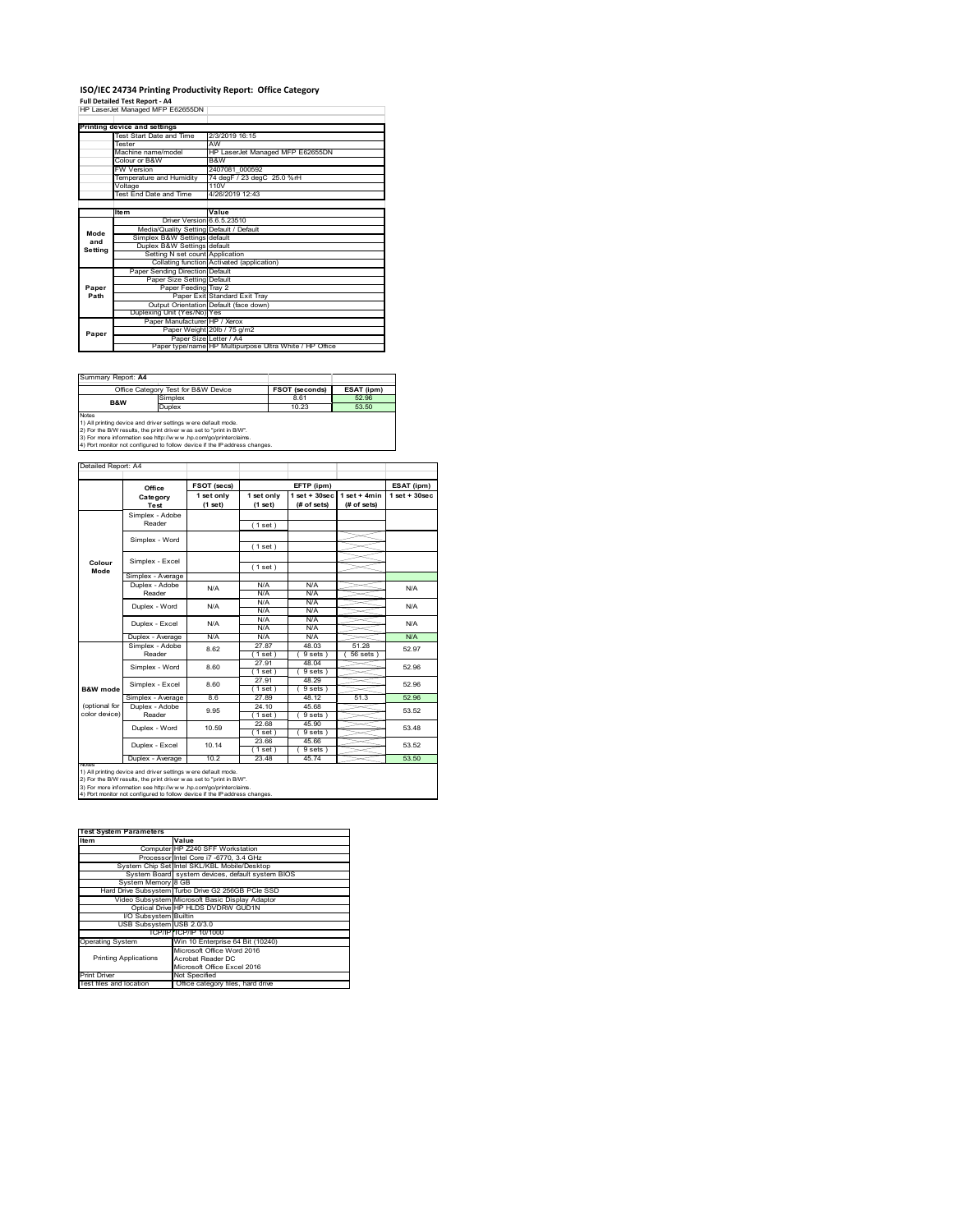# **ISO/IEC 24734 Printing Productivity Report: Office Category<br>Feature Performance Full Report - Office Feature Performance Test<br>HP LaserJet Managed MFP E62655DN |**

|         | <b>Printing device and settings</b>     |                                                         |
|---------|-----------------------------------------|---------------------------------------------------------|
|         | Test Start Date and Time                | 2/3/2019 16:15                                          |
|         | <b>Tester</b>                           | AW                                                      |
|         | Machine name/model                      | HP LaserJet Managed MFP E62655DN                        |
|         | Colour or B&W                           | B&W                                                     |
|         | <b>FW Version</b>                       | 2407081 000592                                          |
|         | Temperature and Humidity                | 74 degF / 23 degC 25.0 %rH                              |
|         | Voltage                                 | 110V                                                    |
|         | Test End Date and Time                  | 4/26/2019 12:43                                         |
|         |                                         |                                                         |
|         | <b>Item</b>                             | Value                                                   |
|         | Driver Version 6.6.5.23510              |                                                         |
| Mode    | Media/Quality Setting Default / Default |                                                         |
| and     | Simplex B&W Settings default            |                                                         |
| Setting | Duplex B&W Settings default             |                                                         |
|         | Setting N set count Application         |                                                         |
|         |                                         | Collating function Activated (application)              |
|         | Paper Sending Direction Default         |                                                         |
|         | Paper Size Setting Default              |                                                         |
| Paper   | Paper Feeding Tray 2                    |                                                         |
| Path    |                                         | Paper Exit Standard Exit Tray                           |
|         |                                         | Output Orientation Default (face down)                  |
|         | Duplexing Unit (Yes/No) Yes             |                                                         |
| Paper   | Paper Manufacturer HP / Xerox           |                                                         |
|         |                                         | Paper Weight 20lb / 75 g/m2                             |
|         | Paper Size Letter / A4                  |                                                         |
|         |                                         | Paper type/name HP Multipurpose Ultra White / HP Office |

| <b>ISO Print Productivity Report: Feature Performance Test Summary</b>                                                                                                                                                                                                                            |                                  |                               |                                      |  |
|---------------------------------------------------------------------------------------------------------------------------------------------------------------------------------------------------------------------------------------------------------------------------------------------------|----------------------------------|-------------------------------|--------------------------------------|--|
|                                                                                                                                                                                                                                                                                                   | <b>Feature Performance Ratio</b> |                               |                                      |  |
| <b>Printing Modes</b><br>(Feature Adobe Reader - Office test file)                                                                                                                                                                                                                                |                                  | FSOT (base)<br>FSOT (feature) | <b>ESAT (feature)</b><br>ESAT (base) |  |
| A5, Landscape Feed, Simplex, Colour                                                                                                                                                                                                                                                               | Simplex                          |                               |                                      |  |
| A5. Portrait Feed. Simplex. Colour                                                                                                                                                                                                                                                                | Simplex                          |                               |                                      |  |
| Legal, Simplex, Colour                                                                                                                                                                                                                                                                            | Simplex                          |                               |                                      |  |
| Legal, Duplex, Colour                                                                                                                                                                                                                                                                             | Duplex                           |                               |                                      |  |
| A4, 1200 dpi, Simplex, Colour                                                                                                                                                                                                                                                                     | Simplex                          |                               |                                      |  |
| Letter, 1200 dpi, Simplex, Colour                                                                                                                                                                                                                                                                 | Simplex                          |                               |                                      |  |
| A4. General Office. Simplex. Colour                                                                                                                                                                                                                                                               | Simplex                          |                               |                                      |  |
| Letter, General Office, Simplex, Colour                                                                                                                                                                                                                                                           | Simplex                          |                               |                                      |  |
| A5, Landscape Feed, Simplex, B/W                                                                                                                                                                                                                                                                  | Simplex                          | 129%                          | 152%                                 |  |
| A5, Portrait Feed, Simplex, B/W                                                                                                                                                                                                                                                                   | Simplex                          | 66%                           | 45%                                  |  |
| Legal, Simplex, B/W                                                                                                                                                                                                                                                                               | Simplex                          |                               |                                      |  |
| Legal, Duplex, B/W                                                                                                                                                                                                                                                                                | Duplex                           |                               |                                      |  |
| A4, 1200 dpi, Simplex, B/W                                                                                                                                                                                                                                                                        | Simplex                          |                               |                                      |  |
| Letter, 1200 dpi. Simplex, B/W                                                                                                                                                                                                                                                                    | Simplex                          |                               |                                      |  |
| A4, General Office, Simplex, B/W                                                                                                                                                                                                                                                                  | Simplex                          |                               |                                      |  |
| Letter, General Office, Simplex, B/W                                                                                                                                                                                                                                                              | Simplex                          |                               |                                      |  |
| <b>Notes</b><br>1) All printing device and driver settings were default mode.<br>2) Test conducted with 8-paper Office Feature Performance file.<br>3) For more information see http://www.hp.com/go/printerclaims.<br>4) Port monitor not configured to follow device if the IP address changes. |                                  |                               |                                      |  |

| <b>Printing Modes</b>                               | <b>Base Printing Mode</b> |                            |                      | <b>Feature Performance</b>     |                                         |                                      |
|-----------------------------------------------------|---------------------------|----------------------------|----------------------|--------------------------------|-----------------------------------------|--------------------------------------|
| Feature Adobe Reader - Office<br>test file (8-page) | <b>FSOT</b><br>Base       | <b>ESAT</b><br><b>Base</b> | 1 set<br>FSOT (secs) | $1$ set + 30 sec<br>ESAT (ipm) | FSOT (base)<br><b>FSOT</b><br>(feature) | <b>ESAT</b> (feature)<br>ESAT (base) |
| A5, Landscape Feed, Simplex, Colour                 |                           |                            |                      |                                |                                         |                                      |
| A5, Portrait Feed, Simplex, Colour                  |                           |                            |                      |                                |                                         |                                      |
| Legal, Simplex, Colour                              |                           |                            |                      |                                |                                         |                                      |
| Legal, Duplex, Colour                               |                           |                            |                      |                                |                                         |                                      |
| A4. 1200 dpi. Simplex. Colour                       |                           |                            |                      |                                |                                         |                                      |
| Letter, 1200 dpi, Simplex, Colour                   |                           |                            |                      |                                |                                         |                                      |
| A4, General Office, Simplex, Colour                 |                           |                            |                      |                                |                                         |                                      |
| Letter, General Office, Simplex, Colour             |                           |                            |                      |                                |                                         |                                      |
| A5, Landscape Feed, Simplex, B/W                    | 12.65                     | 52.98                      | 9.82                 | 80.9                           | 129%                                    | 152%                                 |
| A5, Portrait Feed, Simplex, B/W                     | 12.65                     | 52.98                      | 19 28                | 24.0                           | 66%                                     | 45%                                  |
| Legal, Simplex, B/W                                 |                           |                            |                      |                                |                                         |                                      |
| Legal, Duplex, B/W                                  |                           |                            |                      |                                |                                         |                                      |
| A4. 1200 dpi. Simplex. B/W                          | 12.65                     | 52.98                      |                      |                                |                                         |                                      |
| Letter, 1200 dpi, Simplex, B/W                      |                           |                            |                      |                                |                                         |                                      |
| A4. General Office. Simplex. B/W                    | 12.65                     | 52.98                      |                      |                                |                                         |                                      |
| Letter, General Office, Simplex, B/W                |                           |                            |                      |                                |                                         |                                      |

1) All printing device and driver settings were default mode.<br>2) Test conducted with 8-paper Office Feature Performance file<br>3) For more information see http://www.hp.com/go/printerclaims.<br>4) Port monitor not configured to

|            | <b>Test System Parameters</b> |                                                    |  |
|------------|-------------------------------|----------------------------------------------------|--|
|            | Item                          | Value                                              |  |
|            |                               | Computer HP Z240 SFF Workstation                   |  |
|            |                               | Processor Intel Core i7 -6770, 3.4 GHz             |  |
|            |                               | System Chip Set Intel SKL/KBL Mobile/Desktop       |  |
|            |                               | System Board system devices, default system BIOS   |  |
| Test       | System Memory 8 GB            |                                                    |  |
| System     |                               | Hard Drive Subsystem Turbo Drive G2 256GB PCle SSD |  |
|            |                               | Video Subsystem Microsoft Basic Display Adaptor    |  |
|            |                               | Optical Drive HP HLDS DVDRW GUD1N                  |  |
|            | I/O Subsystem Builtin         |                                                    |  |
|            | USB Subsystem USB 2.0/3.0     |                                                    |  |
| <b>I/O</b> |                               | TCP/IP/TCP/IP 10/1000                              |  |
|            | <b>Operating System</b>       | Win 10 Enterprise 64 Bit (10240)                   |  |
|            |                               | Microsoft Office Word 2016                         |  |
| Software   | <b>Printing Applications</b>  | Acrobat Reader DC                                  |  |
|            |                               | Microsoft Office Excel 2016                        |  |
|            | <b>Print Driver</b>           | Not Specified                                      |  |
|            | Test files and location       | Office category files, hard drive                  |  |
|            |                               |                                                    |  |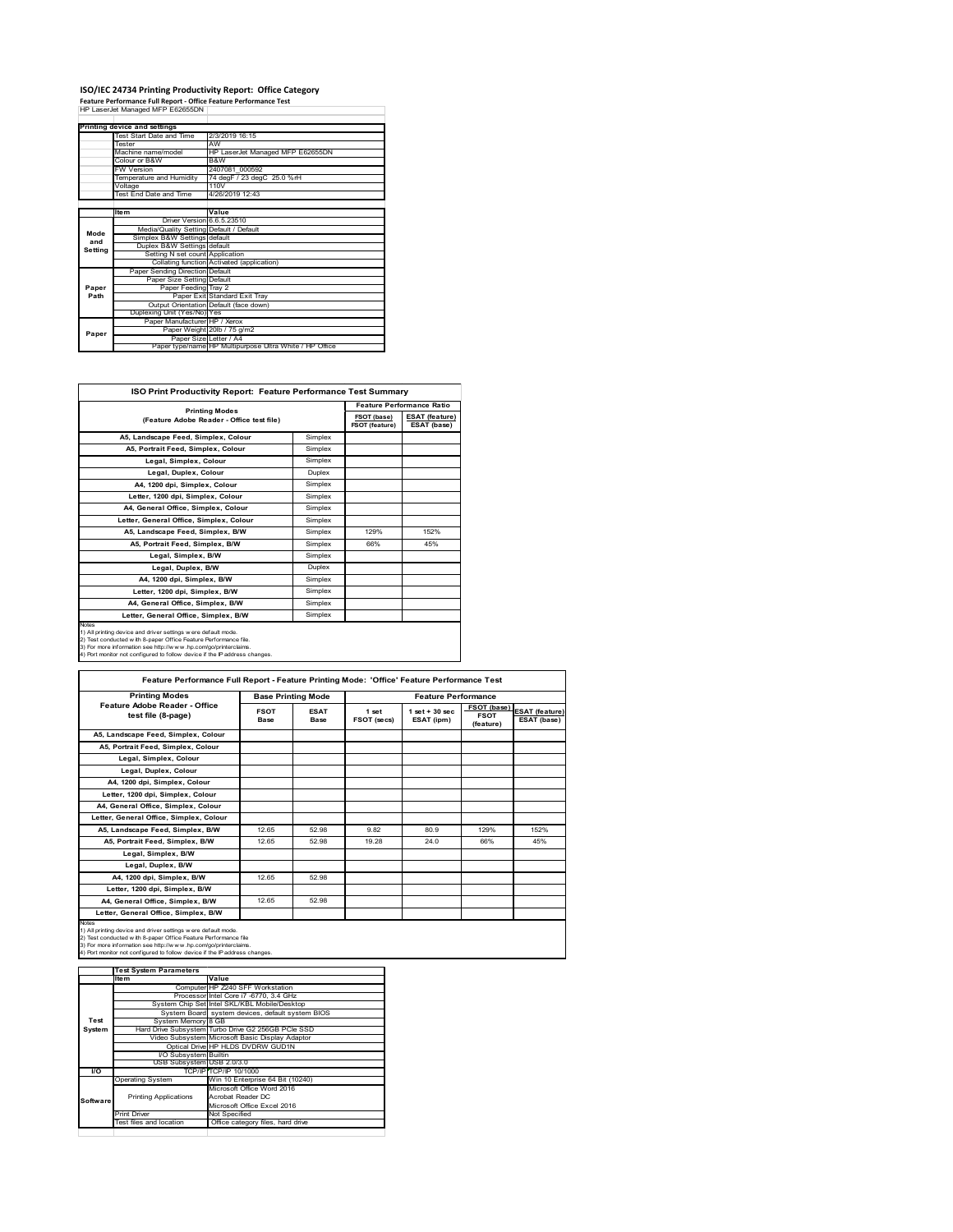#### **ISO/IEC 17629 First Print Out Time Report: Office Category** ÷

| <b>Full Detailed Test Report - LETTER</b> |  |  |  |
|-------------------------------------------|--|--|--|
| HP LaserJet Managed MFP E62655DN          |  |  |  |

|            | Printing device and settings |                                  |  |
|------------|------------------------------|----------------------------------|--|
|            | Test Start Date and Time     | 1/31/2019 13:42                  |  |
|            | Tester                       | AW                               |  |
|            | Machine name/model           | HP LaserJet Managed MFP E62655DN |  |
|            | Colour or B&W                | B&W                              |  |
|            | <b>FW Version</b>            | 2407081 000592                   |  |
|            | Configuration (options)      | Default                          |  |
|            | Controller                   | 9.101                            |  |
|            | Printing device page count   | Not Specified                    |  |
|            | Printing supplies page count | Not Specified                    |  |
|            | Temperature and Humidity     | 74 degF / 23 degC 25.0 %rH       |  |
|            | Voltage                      | 110V                             |  |
|            | Test End Date and Time       | 2/3/2019 16:08                   |  |
|            |                              |                                  |  |
|            | <b>Item</b>                  | Value                            |  |
| Mode       | PDL and driver version       | 6.6.5.23510                      |  |
| and        | Print Quality mode           | default                          |  |
| Setting    | <b>B&amp;W</b> settings      | default                          |  |
|            | Paper feed orientation       | Short Edge                       |  |
| Paper      | Paper type setting           | default                          |  |
|            | Paper feeding                | Standard cassette                |  |
|            | Paper exit                   | Standard exit tray               |  |
| Paper Path | Output orientation           | default (face up or face down)   |  |

**FPOT from Ready (seconds)**<br>Simplex 4.94 **ISO First Page Out Time Summary Report: Office Category** Summary Report: **Letter B&W**

**Duplex**<br>Notes<br>1) All printing device and driver settings were default mode.<br>2) For the BM results, the print driver was set to "print in BM".<br>4) For more information see http://www.hp.com/golprinterclaims.<br>4) Port monitor

|                                                                 |                                                                                                                                                                                                                                                                                                                                                                                                             |                            | ISO First Page Out Time Report: Office Category |                              |                            |                   |            |
|-----------------------------------------------------------------|-------------------------------------------------------------------------------------------------------------------------------------------------------------------------------------------------------------------------------------------------------------------------------------------------------------------------------------------------------------------------------------------------------------|----------------------------|-------------------------------------------------|------------------------------|----------------------------|-------------------|------------|
|                                                                 | <b>Detailed Report: LETTER</b>                                                                                                                                                                                                                                                                                                                                                                              | Word<br>(seconds)          | Excel<br>(seconds)                              | Adobe<br>Reader<br>(seconds) | Average<br>(seconds)       | <b>Delay Time</b> |            |
|                                                                 | FPOT from Ready - Simplex                                                                                                                                                                                                                                                                                                                                                                                   |                            |                                                 |                              |                            |                   |            |
|                                                                 | FPOT from Ready - Duplex                                                                                                                                                                                                                                                                                                                                                                                    |                            |                                                 |                              |                            |                   |            |
| <b>Color Mode</b>                                               | FPOT from Sleep - Simplex                                                                                                                                                                                                                                                                                                                                                                                   |                            |                                                 | N/A                          |                            |                   |            |
|                                                                 | Recovery Time                                                                                                                                                                                                                                                                                                                                                                                               |                            |                                                 |                              |                            |                   |            |
|                                                                 | FPOT from Off - Simplex                                                                                                                                                                                                                                                                                                                                                                                     |                            |                                                 |                              |                            |                   |            |
|                                                                 | Warm-up Time                                                                                                                                                                                                                                                                                                                                                                                                |                            |                                                 |                              |                            |                   |            |
|                                                                 | FPOT from Ready - Simplex                                                                                                                                                                                                                                                                                                                                                                                   | 4 9 9                      | 4 95                                            | 487                          | 4 94                       | 20 Seconds        |            |
|                                                                 | FPOT from Ready - Duplex                                                                                                                                                                                                                                                                                                                                                                                    |                            |                                                 |                              |                            |                   |            |
| <b>B&amp;W Mode</b>                                             | FPOT from Sleep - Simplex                                                                                                                                                                                                                                                                                                                                                                                   |                            |                                                 | 11.61                        |                            | 95 Minutes        |            |
|                                                                 | Recovery Time                                                                                                                                                                                                                                                                                                                                                                                               |                            |                                                 | 67                           |                            |                   |            |
|                                                                 | FPOT from Off - Simplex                                                                                                                                                                                                                                                                                                                                                                                     |                            |                                                 | 193.38                       |                            |                   |            |
|                                                                 |                                                                                                                                                                                                                                                                                                                                                                                                             |                            |                                                 |                              |                            |                   |            |
|                                                                 | Warm-up Time                                                                                                                                                                                                                                                                                                                                                                                                |                            |                                                 | 188.51                       |                            |                   |            |
|                                                                 | 1) All printing device and driver settings w ere default mode.<br>2) For the B/W results, the print driver was set to "print in B/W".<br>3) For more information see http://www.hp.com/go/printerclaims.<br>4) Port monitor not configured to follow device if the IP address changes.<br>5) Page counts w ere collected after completion of the tests.<br>6) Details for FPOT from Sleep are show n below. |                            |                                                 |                              |                            |                   |            |
|                                                                 |                                                                                                                                                                                                                                                                                                                                                                                                             |                            |                                                 |                              |                            |                   |            |
| Notes<br><b>HP Data Table</b><br><b>Detailed Report: LETTER</b> |                                                                                                                                                                                                                                                                                                                                                                                                             | <b>FPOT Avg</b><br>(se cs) | FPOT (secs)<br>Iteration 1                      | FPOT (secs)<br>Iteration 2   | FPOT (secs)<br>Iteration 3 | Application       | Delay Time |
|                                                                 | FPOT from Sleep                                                                                                                                                                                                                                                                                                                                                                                             | N/A                        | N/A                                             | N/A                          | N/A                        | Adobe Reader      |            |
| <b>Color Mode</b>                                               | FPOT from Sleep (15 minutes)<br>HP/Non ISO Test                                                                                                                                                                                                                                                                                                                                                             | N/A                        | N/A                                             | N/A                          | N/A                        | Adobe Reader      |            |
|                                                                 | FPOT from Sleep                                                                                                                                                                                                                                                                                                                                                                                             | 11.61                      | 11.65                                           | 11.57                        | N/A                        | Adobe Reader      | 95 Minutes |

1) All printing device and driver settings w ere default mode.<br>2) For the B/W results, the print driver w as set to "print in B/W".<br>3 DLP includes detailed iterations as data measurements may vary run to run.

|                                  | <b>Test System Parameters</b> |                                     |  |  |  |
|----------------------------------|-------------------------------|-------------------------------------|--|--|--|
|                                  | <b>Item</b>                   | Value                               |  |  |  |
|                                  | Computer                      | HP Z240 SFF Workstation             |  |  |  |
|                                  | Processor                     | Intel Core i7 -6770, 3.4 GHz        |  |  |  |
|                                  | System Chip Set               | Intel SKL/KBL Mobile/Desktop        |  |  |  |
|                                  | System Board                  | system devices, default system BIOS |  |  |  |
| Test                             | <b>System Memory</b>          | 8 GB                                |  |  |  |
| System                           | Hard Drive Subsystem          | Turbo Drive G2 256GB PCle SSD       |  |  |  |
|                                  | Video Subsystem               | Microsoft Basic Display Adaptor     |  |  |  |
|                                  | Optical Drive                 | HP HLDS DVDRW GUD1N                 |  |  |  |
|                                  | I/O Subsystem                 | <b>Builtin</b>                      |  |  |  |
|                                  | <b>USB Subsystem</b>          | USB 2.0/3.0                         |  |  |  |
| Printing<br>Device<br>Connection | TCP/IP                        | 10/1000                             |  |  |  |
|                                  | <b>Operating System</b>       | Win 10 Enterprise 64 Bit (10240)    |  |  |  |
|                                  |                               | Microsoft Word 2016                 |  |  |  |
| Software                         | <b>Printing Applications</b>  | Microsoft Excel 2016                |  |  |  |
|                                  |                               | Adobe Reader DC                     |  |  |  |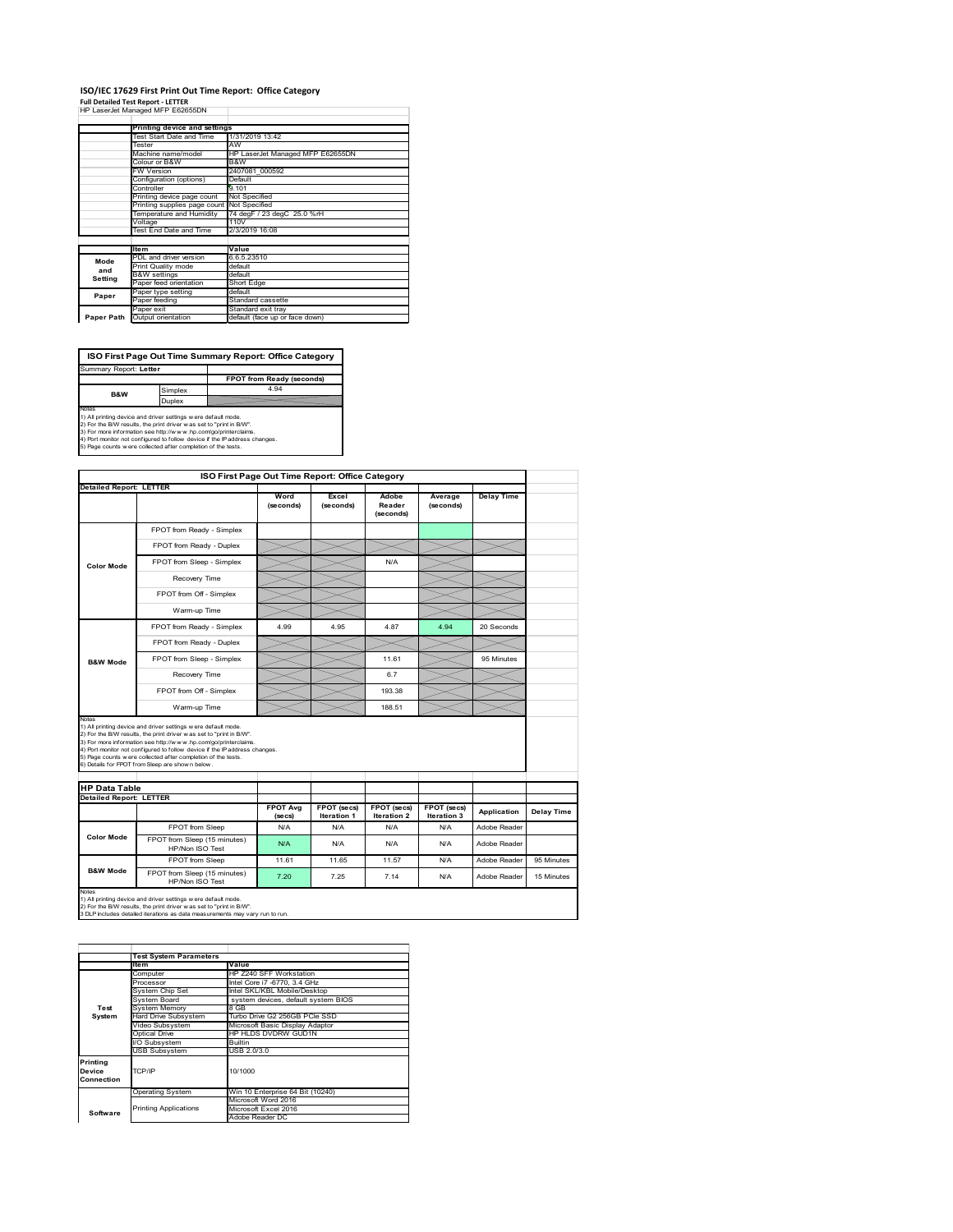## **ISO/IEC 17629 First Print Out Time Report: Office Category**

| Full Detailed Test Report - A4   |  |
|----------------------------------|--|
| HP LaserJet Managed MFP E62655DN |  |

|            | Printing device and settings               |                                  |  |  |
|------------|--------------------------------------------|----------------------------------|--|--|
|            | Test Start Date and Time                   | 1/31/2019 13:42                  |  |  |
|            | Tester                                     | AW                               |  |  |
|            | Machine name/model                         | HP LaserJet Managed MFP E62655DN |  |  |
|            | Colour or B&W                              | B&W                              |  |  |
|            | <b>FW Version</b>                          | 2407081 000592                   |  |  |
|            | Configuration (options)                    | Default                          |  |  |
|            | Controller                                 | 9.101                            |  |  |
|            | Printing device page count                 | Not Specified                    |  |  |
|            | Printing supplies page count Not Specified |                                  |  |  |
|            | Temperature and Humidity                   | 74 degF / 23 degC 25.0 %rH       |  |  |
|            | Voltage                                    | 110V                             |  |  |
|            | Test End Date and Time                     | 2/3/2019 16:08                   |  |  |
|            |                                            |                                  |  |  |
|            | <b>Item</b>                                | Value                            |  |  |
| Mode       | PDL and driver version                     | 6.6.5.23510                      |  |  |
| and        | Print Quality mode                         | default                          |  |  |
| Setting    | <b>B&amp;W</b> settings                    | default                          |  |  |
|            | Paper feed orientation                     | Short Edge                       |  |  |
| Paper      | Paper type setting                         | default                          |  |  |
|            | Paper feeding                              | Standard cassette                |  |  |
|            | Paper exit                                 | Standard exit tray               |  |  |
| Paper Path | Output orientation                         | default (face up or face down)   |  |  |

**ISO First Page Out Time Summary Report: Office Category**

**FPOT from Ready (seconds)** Simplex 5.21 Duplex Notes<br>1) All printing device and driver settings were default mode.<br>2) For the BAV results, the print driver was set to "print in BAV".<br>3) For more information see http://www.hp.com/golprinterclaims.<br>4) Port monitor not co Summary Report: A4 **B&W**

|                                                             |                                                                                                                                                                                                                                                                                                                                                                                                             | ISO First Page Out Time Report: Office Category |                                   |                                   |                                   |                   |            |
|-------------------------------------------------------------|-------------------------------------------------------------------------------------------------------------------------------------------------------------------------------------------------------------------------------------------------------------------------------------------------------------------------------------------------------------------------------------------------------------|-------------------------------------------------|-----------------------------------|-----------------------------------|-----------------------------------|-------------------|------------|
| <b>Detailed Report: A4</b>                                  |                                                                                                                                                                                                                                                                                                                                                                                                             | Word<br>(seconds)                               | Excel<br>(seconds)                | Adobe<br>Reader<br>(seconds)      | Average<br>(seconds)              | <b>Delay Time</b> |            |
|                                                             | FPOT from Ready - Simplex                                                                                                                                                                                                                                                                                                                                                                                   |                                                 |                                   |                                   |                                   |                   |            |
|                                                             | FPOT from Ready - Duplex                                                                                                                                                                                                                                                                                                                                                                                    |                                                 |                                   |                                   |                                   |                   |            |
| <b>Color Mode</b>                                           | FPOT from Sleep - Simplex                                                                                                                                                                                                                                                                                                                                                                                   |                                                 |                                   | N/A                               |                                   |                   |            |
|                                                             | Recovery Time                                                                                                                                                                                                                                                                                                                                                                                               |                                                 |                                   |                                   |                                   |                   |            |
|                                                             | FPOT from Off - Simplex                                                                                                                                                                                                                                                                                                                                                                                     |                                                 |                                   |                                   |                                   |                   |            |
|                                                             | Warm-up Time                                                                                                                                                                                                                                                                                                                                                                                                |                                                 |                                   |                                   |                                   |                   |            |
|                                                             | FPOT from Ready - Simplex                                                                                                                                                                                                                                                                                                                                                                                   | 540                                             | 5.33                              | 488                               | 5.21                              | 20 Seconds        |            |
|                                                             | FPOT from Ready - Duplex                                                                                                                                                                                                                                                                                                                                                                                    |                                                 |                                   |                                   |                                   |                   |            |
| <b>B&amp;W Mode</b>                                         | FPOT from Sleep - Simplex                                                                                                                                                                                                                                                                                                                                                                                   |                                                 |                                   | 11.68                             |                                   | 95 Minutes        |            |
|                                                             | Recovery Time                                                                                                                                                                                                                                                                                                                                                                                               |                                                 |                                   | 6.8                               |                                   |                   |            |
|                                                             |                                                                                                                                                                                                                                                                                                                                                                                                             |                                                 |                                   |                                   |                                   |                   |            |
|                                                             | FPOT from Off - Simplex                                                                                                                                                                                                                                                                                                                                                                                     |                                                 |                                   | 200.21                            |                                   |                   |            |
|                                                             | Warm-up Time                                                                                                                                                                                                                                                                                                                                                                                                |                                                 |                                   | 195 33                            |                                   |                   |            |
| Notes<br><b>HP Data Table</b><br><b>Detailed Report: A4</b> | 1) All printing device and driver settings w ere default mode.<br>2) For the B/W results, the print driver was set to "print in B/W".<br>3) For more information see http://www.hp.com/go/printerclaims.<br>4) Port monitor not configured to follow device if the IP address changes.<br>5) Page counts w ere collected after completion of the tests.<br>6) Details for FPOT from Sleep are show n below. | <b>FPOT Avg</b><br>(se cs)                      | FPOT (secs)<br><b>Iteration 1</b> | FPOT (secs)<br><b>Iteration 2</b> | FPOT (secs)<br><b>Iteration 3</b> | Application       |            |
|                                                             | FPOT from Sleep                                                                                                                                                                                                                                                                                                                                                                                             | N/A                                             | N/A                               | N/A                               | N/A                               | Adobe Reader      |            |
| <b>Color Mode</b>                                           | FPOT from Sleep (15 minutes)<br>HP/Non ISO Test                                                                                                                                                                                                                                                                                                                                                             | N/A                                             | N/A                               | N/A                               | N/A                               | Adobe Reader      | Delay Time |
| <b>B&amp;W Mode</b>                                         | FPOT from Sleep                                                                                                                                                                                                                                                                                                                                                                                             | 11.68                                           | 11.71                             | 11.64                             | N/A                               | Adobe Reader      | 95 Minutes |

|            | <b>Test System Parameters</b><br>Item | Value                               |  |  |  |
|------------|---------------------------------------|-------------------------------------|--|--|--|
|            |                                       |                                     |  |  |  |
|            | Computer                              | HP Z240 SFF Workstation             |  |  |  |
|            | Processor                             | Intel Core i7 -6770, 3.4 GHz        |  |  |  |
|            | System Chip Set                       | Intel SKL/KBL Mobile/Desktop        |  |  |  |
|            | System Board                          | system devices, default system BIOS |  |  |  |
| Test       | <b>System Memory</b>                  | 8 GB                                |  |  |  |
| System     | <b>Hard Drive Subsystem</b>           | Turbo Drive G2 256GB PCle SSD       |  |  |  |
|            | Video Subsystem                       | Microsoft Basic Display Adaptor     |  |  |  |
|            | Optical Drive                         | HP HLDS DVDRW GUD1N                 |  |  |  |
|            | I/O Subsystem                         | Builtin                             |  |  |  |
|            | <b>USB Subsystem</b>                  | USB 2.0/3.0                         |  |  |  |
| Printing   |                                       |                                     |  |  |  |
| Device     | TCP/IP                                | 10/1000                             |  |  |  |
| Connection |                                       |                                     |  |  |  |
|            | <b>Operating System</b>               | Win 10 Enterprise 64 Bit (10240)    |  |  |  |
|            |                                       | Microsoft Word 2016                 |  |  |  |
| Software   | <b>Printing Applications</b>          | Microsoft Excel 2016                |  |  |  |
|            |                                       | Adobe Reader DC                     |  |  |  |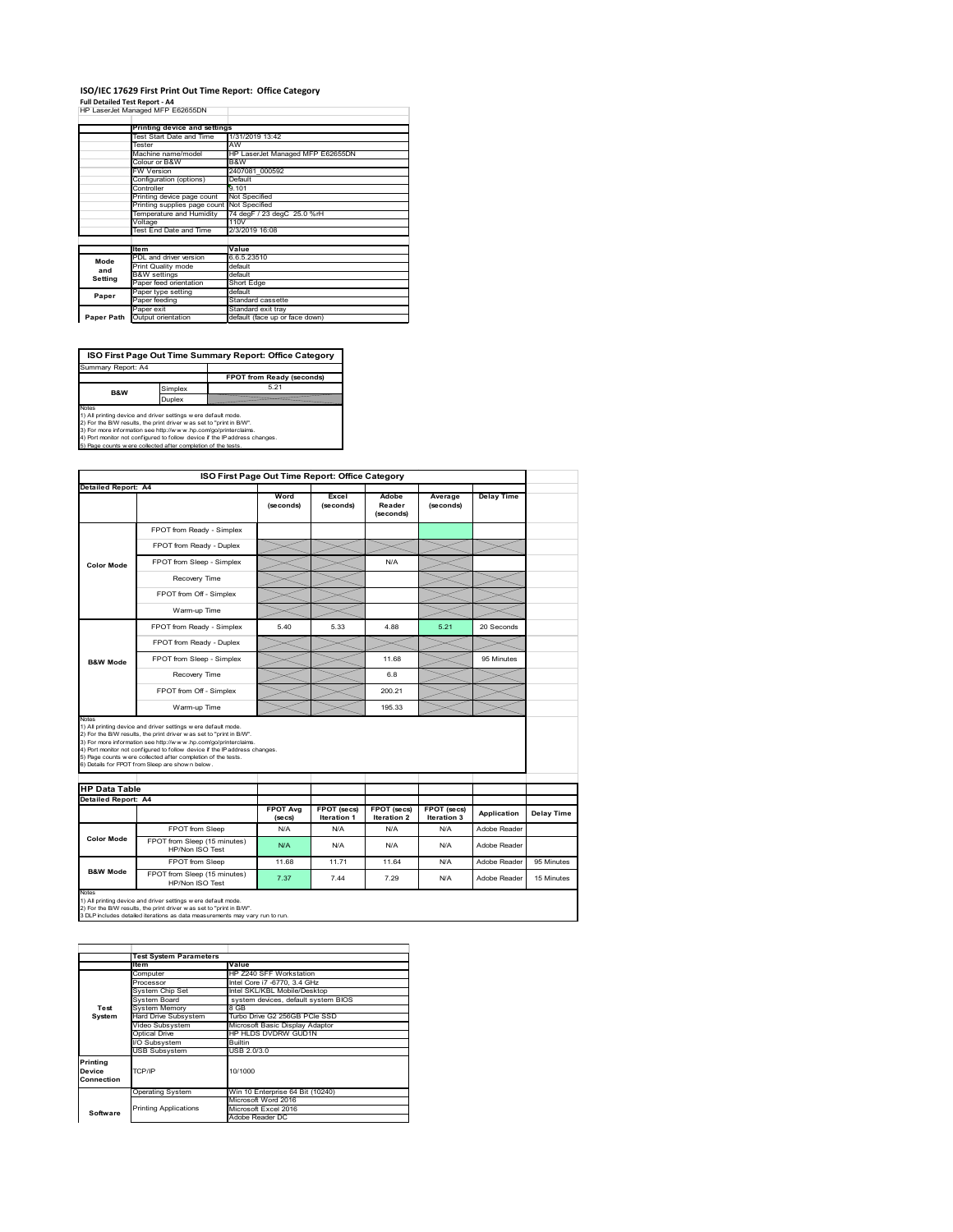### ISO/IEC 29183 Copy Productivity Report

| <b>Stop</b><br>Capacity of Paper Default<br>Others None<br>Paper Manufacturer HP / Xerox<br>Paper Weight 20lb / 75 g/m2<br>Paper<br>Paper Size Letter / A4<br>Paper type/name HP Multipurpose Ultra White / HP Office<br>Summary Report: Letter<br><b>sFCOT</b><br>sESAT (ipm)<br><b>B&amp;W</b><br>4.05<br>56.62<br>First Copy Out and Copy Speed measured using ISO/IEC 29183, excludes first set of test<br>documents. For more information see http://www.hp.com/go/printerclaims. Exact speed varies<br>depending on the system configuration and document.<br>Only Target A w as used, all test documents have the same Saturated throughput. Reference<br>ISO/IEC29183:2010 Clause 5, Sections 5.3.1 and 5.3.2<br>Detailed Report: LETTER |
|--------------------------------------------------------------------------------------------------------------------------------------------------------------------------------------------------------------------------------------------------------------------------------------------------------------------------------------------------------------------------------------------------------------------------------------------------------------------------------------------------------------------------------------------------------------------------------------------------------------------------------------------------------------------------------------------------------------------------------------------------|
|                                                                                                                                                                                                                                                                                                                                                                                                                                                                                                                                                                                                                                                                                                                                                  |
|                                                                                                                                                                                                                                                                                                                                                                                                                                                                                                                                                                                                                                                                                                                                                  |
|                                                                                                                                                                                                                                                                                                                                                                                                                                                                                                                                                                                                                                                                                                                                                  |
|                                                                                                                                                                                                                                                                                                                                                                                                                                                                                                                                                                                                                                                                                                                                                  |
|                                                                                                                                                                                                                                                                                                                                                                                                                                                                                                                                                                                                                                                                                                                                                  |
|                                                                                                                                                                                                                                                                                                                                                                                                                                                                                                                                                                                                                                                                                                                                                  |
|                                                                                                                                                                                                                                                                                                                                                                                                                                                                                                                                                                                                                                                                                                                                                  |
|                                                                                                                                                                                                                                                                                                                                                                                                                                                                                                                                                                                                                                                                                                                                                  |
|                                                                                                                                                                                                                                                                                                                                                                                                                                                                                                                                                                                                                                                                                                                                                  |
|                                                                                                                                                                                                                                                                                                                                                                                                                                                                                                                                                                                                                                                                                                                                                  |
|                                                                                                                                                                                                                                                                                                                                                                                                                                                                                                                                                                                                                                                                                                                                                  |
|                                                                                                                                                                                                                                                                                                                                                                                                                                                                                                                                                                                                                                                                                                                                                  |
|                                                                                                                                                                                                                                                                                                                                                                                                                                                                                                                                                                                                                                                                                                                                                  |
| <b>Fixing Capability Default</b><br>Temporary<br>Image Quality Stability Default                                                                                                                                                                                                                                                                                                                                                                                                                                                                                                                                                                                                                                                                 |
| Paper Exit Default<br>Path<br>Face Up Exit Default (face down)                                                                                                                                                                                                                                                                                                                                                                                                                                                                                                                                                                                                                                                                                   |
| Paper Feeding Tray 2<br>Paper                                                                                                                                                                                                                                                                                                                                                                                                                                                                                                                                                                                                                                                                                                                    |
| Paper Sending Direction Default<br>Paper<br>Paper Type Setting Default                                                                                                                                                                                                                                                                                                                                                                                                                                                                                                                                                                                                                                                                           |
| <b>Collating function Set in Control Panel</b>                                                                                                                                                                                                                                                                                                                                                                                                                                                                                                                                                                                                                                                                                                   |
| Copying Mode Colour for Colour and B&W for B&W<br>Mode<br>Auto Density Adjustment Default                                                                                                                                                                                                                                                                                                                                                                                                                                                                                                                                                                                                                                                        |
| <b>Output Resolution Default</b><br><b>Output Quality Default</b>                                                                                                                                                                                                                                                                                                                                                                                                                                                                                                                                                                                                                                                                                |
| <b>Pre-set Value</b><br>Pre-set Item                                                                                                                                                                                                                                                                                                                                                                                                                                                                                                                                                                                                                                                                                                             |
| Test End Date and Time: 4/17/2019 16:01                                                                                                                                                                                                                                                                                                                                                                                                                                                                                                                                                                                                                                                                                                          |
| Temperature and Humidity 74 degF / 23 degC 25.0 %rH                                                                                                                                                                                                                                                                                                                                                                                                                                                                                                                                                                                                                                                                                              |
| FW Version 2407081_000592<br>Configuration (options) Not Specified                                                                                                                                                                                                                                                                                                                                                                                                                                                                                                                                                                                                                                                                               |
| Colour or B&W B&W                                                                                                                                                                                                                                                                                                                                                                                                                                                                                                                                                                                                                                                                                                                                |
| <b>TesterIAW</b><br>Machine name/model HP LaserJet Managed MFP E62655DN                                                                                                                                                                                                                                                                                                                                                                                                                                                                                                                                                                                                                                                                          |
| <b>Machine Setup Information</b><br>Test Start Date and Time 4/17/2019 11:36                                                                                                                                                                                                                                                                                                                                                                                                                                                                                                                                                                                                                                                                     |
|                                                                                                                                                                                                                                                                                                                                                                                                                                                                                                                                                                                                                                                                                                                                                  |
| HP LaserJet Managed MFP E62655DN                                                                                                                                                                                                                                                                                                                                                                                                                                                                                                                                                                                                                                                                                                                 |

| Summary Report: Letter |              |             |
|------------------------|--------------|-------------|
|                        |              |             |
|                        | <b>sFCOT</b> | sESAT (ipm) |
| <b>R&amp;W</b>         | 4.05         | 56.62       |

| Path                    |                |                                                                                                             |       |                                                                                                                                                                                                                                                                                   |                                                                                                                                     |             |
|-------------------------|----------------|-------------------------------------------------------------------------------------------------------------|-------|-----------------------------------------------------------------------------------------------------------------------------------------------------------------------------------------------------------------------------------------------------------------------------------|-------------------------------------------------------------------------------------------------------------------------------------|-------------|
|                         |                | Face Up Exit Default (face down)                                                                            |       |                                                                                                                                                                                                                                                                                   |                                                                                                                                     |             |
|                         |                | Fixing Capability Default                                                                                   |       |                                                                                                                                                                                                                                                                                   |                                                                                                                                     |             |
| Temporary               |                | Image Quality Stability Default                                                                             |       |                                                                                                                                                                                                                                                                                   |                                                                                                                                     |             |
| <b>Stop</b>             |                | Capacity of Paper Default                                                                                   |       |                                                                                                                                                                                                                                                                                   |                                                                                                                                     |             |
|                         |                | Others None                                                                                                 |       |                                                                                                                                                                                                                                                                                   |                                                                                                                                     |             |
|                         |                |                                                                                                             |       |                                                                                                                                                                                                                                                                                   |                                                                                                                                     |             |
|                         |                | Paper Manufacturer HP / Xerox                                                                               |       |                                                                                                                                                                                                                                                                                   |                                                                                                                                     |             |
|                         |                | Paper Weight 20lb / 75 g/m2                                                                                 |       |                                                                                                                                                                                                                                                                                   |                                                                                                                                     |             |
| Paper                   |                |                                                                                                             |       |                                                                                                                                                                                                                                                                                   |                                                                                                                                     |             |
|                         |                | Paper Size Letter / A4                                                                                      |       |                                                                                                                                                                                                                                                                                   |                                                                                                                                     |             |
|                         |                |                                                                                                             |       | Paper type/name HP Multipurpose Ultra White / HP Office                                                                                                                                                                                                                           |                                                                                                                                     |             |
|                         |                |                                                                                                             |       |                                                                                                                                                                                                                                                                                   |                                                                                                                                     |             |
| Summary Report: Letter  |                |                                                                                                             |       |                                                                                                                                                                                                                                                                                   |                                                                                                                                     |             |
|                         |                |                                                                                                             |       |                                                                                                                                                                                                                                                                                   |                                                                                                                                     |             |
|                         |                | <b>sFCOT</b>                                                                                                |       | sESAT (ipm)                                                                                                                                                                                                                                                                       |                                                                                                                                     |             |
| Notes                   | <b>B&amp;W</b> | 4.05                                                                                                        |       | 56.62                                                                                                                                                                                                                                                                             |                                                                                                                                     |             |
|                         |                | depending on the system configuration and document.<br>ISO/IEC29183:2010 Clause 5, Sections 5.3.1 and 5.3.2 |       | First Copy Out and Copy Speed measured using ISO/IEC 29183, excludes first set of test<br>documents. For more information see http://www.hp.com/go/printerclaims. Exact speed varies<br>Only Target A w as used, all test documents have the same Saturated throughput. Reference |                                                                                                                                     |             |
| Detailed Report: LETTER |                |                                                                                                             |       |                                                                                                                                                                                                                                                                                   |                                                                                                                                     |             |
|                         |                |                                                                                                             |       |                                                                                                                                                                                                                                                                                   |                                                                                                                                     |             |
|                         |                |                                                                                                             |       |                                                                                                                                                                                                                                                                                   |                                                                                                                                     |             |
|                         | <b>Target</b>  | sFCOT (secs)                                                                                                |       | sEFTP (ipm)                                                                                                                                                                                                                                                                       |                                                                                                                                     | sESAT (ipm) |
|                         |                |                                                                                                             | 1copy | 1copy+30sec                                                                                                                                                                                                                                                                       | 1copy+4minutes                                                                                                                      |             |
|                         | A              | 4.05                                                                                                        | 14.82 | 51.91                                                                                                                                                                                                                                                                             | 54.40                                                                                                                               | 56.62       |
|                         |                |                                                                                                             |       | 32 sets                                                                                                                                                                                                                                                                           | 243 sets                                                                                                                            |             |
|                         |                |                                                                                                             |       |                                                                                                                                                                                                                                                                                   |                                                                                                                                     |             |
|                         | В              |                                                                                                             |       |                                                                                                                                                                                                                                                                                   |                                                                                                                                     |             |
| B&W                     | C              |                                                                                                             |       |                                                                                                                                                                                                                                                                                   |                                                                                                                                     |             |
|                         | D              |                                                                                                             |       |                                                                                                                                                                                                                                                                                   |                                                                                                                                     |             |
|                         |                |                                                                                                             |       |                                                                                                                                                                                                                                                                                   |                                                                                                                                     |             |
| Notes                   | Average        | 4.05                                                                                                        | 14.82 | 51.91                                                                                                                                                                                                                                                                             | 54.40<br>First Copy Out and Copy Speed measured using ISO/IEC 29183, excludes first set of test documents. For more information see | 56.62       |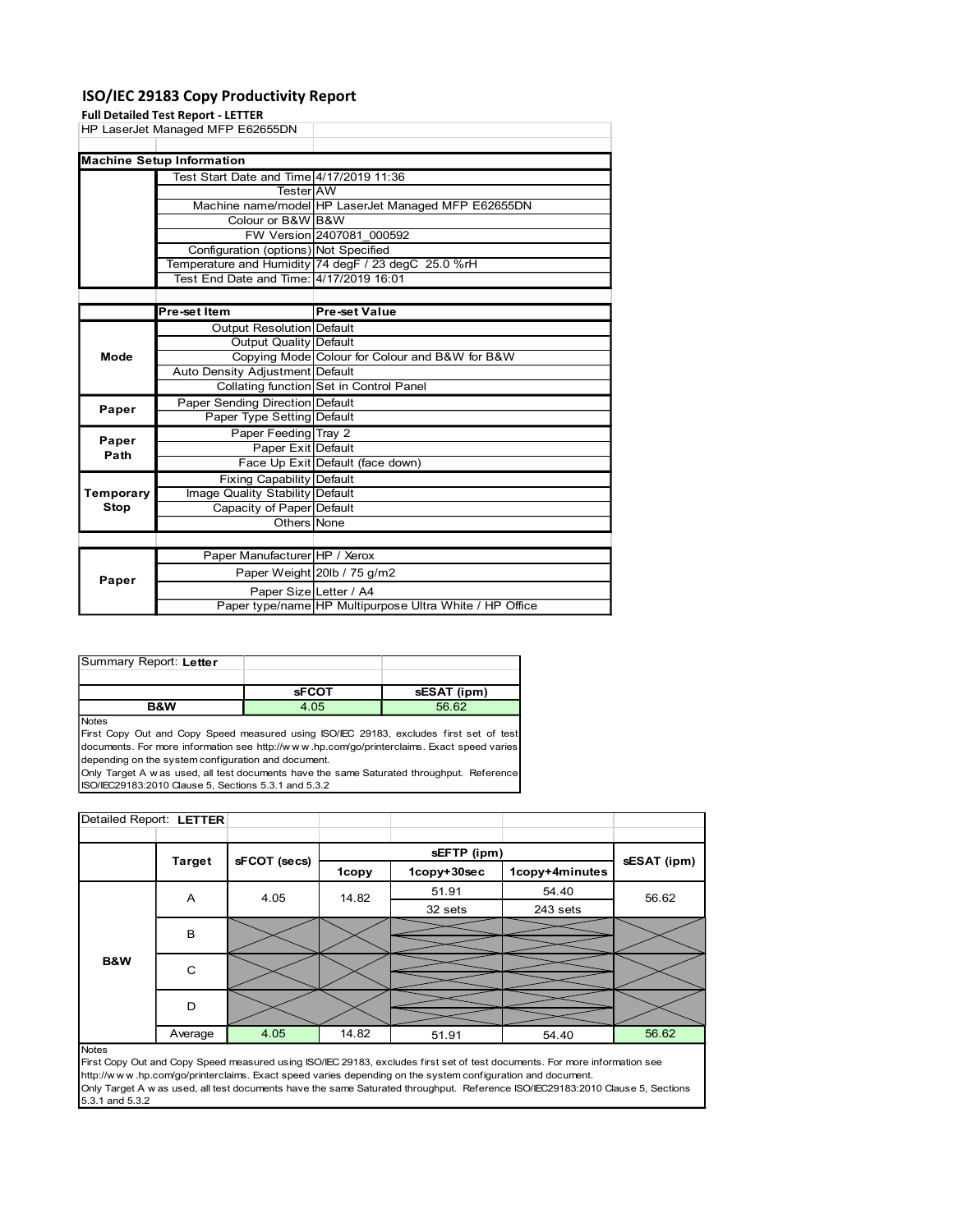### ISO/IEC 29183 Copy Productivity Report

### Full Detailed Test Report - A4

| HP LaserJet Managed MFP E62655DN<br><b>Machine Setup Information</b><br>Test Start Date and Time 4/17/2019 11:36<br>Tester AW<br>Machine name/model HP LaserJet Managed MFP E62655DN<br>Colour or B&W B&W<br>FW Version 2407081_000592<br>Configuration (options) Not Specified<br>Temperature and Humidity 74 degF / 23 degC 25.0 %rH<br>Test End Date and Time: 4/17/2019 16:01<br><b>Pre-set Value</b><br>Pre-set Item<br><b>Output Resolution Default</b><br><b>Output Quality Default</b><br>Copying Mode Colour for Colour and B&W for B&W<br>Mode<br>Auto Density Adjustment Default<br>Collating function Set in Control Panel<br>Paper Sending Direction Default<br>Paper<br>Paper Type Setting Default<br>Paper Feeding Tray 2<br>Paper<br>Paper Exit Default<br>Path<br>Face Up Exit Default (face down)<br><b>Fixing Capability Default</b><br>Temporary<br>Image Quality Stability Default<br><b>Stop</b><br>Capacity of Paper Default<br>Others None<br>Paper Manufacturer HP / Xerox<br>Paper Weight 20lb / 75 g/m2<br>Paper<br>Paper Size Letter / A4<br>Paper type/name HP Multipurpose Ultra White / HP Office<br>Summary Report: A4<br><b>sFCOT</b><br>sESAT (ipm)<br>B&W<br>4.49<br>53.04<br>Notes<br>First Copy Out and Copy Speed measured using ISO/IEC 29183, excludes first set of test<br>documents. For more information see http://www.hp.com/go/printerclaims. Exact speed varies<br>depending on the system configuration and document.<br>Only Target A w as used, all test documents have the same Saturated throughput. Reference<br>ISO/IEC29183:2010 Clause 5, Sections 5.3.1 and 5.3.2<br>Detailed Report: A4 |  |  |  |  |  |
|---------------------------------------------------------------------------------------------------------------------------------------------------------------------------------------------------------------------------------------------------------------------------------------------------------------------------------------------------------------------------------------------------------------------------------------------------------------------------------------------------------------------------------------------------------------------------------------------------------------------------------------------------------------------------------------------------------------------------------------------------------------------------------------------------------------------------------------------------------------------------------------------------------------------------------------------------------------------------------------------------------------------------------------------------------------------------------------------------------------------------------------------------------------------------------------------------------------------------------------------------------------------------------------------------------------------------------------------------------------------------------------------------------------------------------------------------------------------------------------------------------------------------------------------------------------------------------------------------------------------------------------------------|--|--|--|--|--|
|                                                                                                                                                                                                                                                                                                                                                                                                                                                                                                                                                                                                                                                                                                                                                                                                                                                                                                                                                                                                                                                                                                                                                                                                                                                                                                                                                                                                                                                                                                                                                                                                                                                   |  |  |  |  |  |
|                                                                                                                                                                                                                                                                                                                                                                                                                                                                                                                                                                                                                                                                                                                                                                                                                                                                                                                                                                                                                                                                                                                                                                                                                                                                                                                                                                                                                                                                                                                                                                                                                                                   |  |  |  |  |  |
|                                                                                                                                                                                                                                                                                                                                                                                                                                                                                                                                                                                                                                                                                                                                                                                                                                                                                                                                                                                                                                                                                                                                                                                                                                                                                                                                                                                                                                                                                                                                                                                                                                                   |  |  |  |  |  |
|                                                                                                                                                                                                                                                                                                                                                                                                                                                                                                                                                                                                                                                                                                                                                                                                                                                                                                                                                                                                                                                                                                                                                                                                                                                                                                                                                                                                                                                                                                                                                                                                                                                   |  |  |  |  |  |
|                                                                                                                                                                                                                                                                                                                                                                                                                                                                                                                                                                                                                                                                                                                                                                                                                                                                                                                                                                                                                                                                                                                                                                                                                                                                                                                                                                                                                                                                                                                                                                                                                                                   |  |  |  |  |  |
|                                                                                                                                                                                                                                                                                                                                                                                                                                                                                                                                                                                                                                                                                                                                                                                                                                                                                                                                                                                                                                                                                                                                                                                                                                                                                                                                                                                                                                                                                                                                                                                                                                                   |  |  |  |  |  |
|                                                                                                                                                                                                                                                                                                                                                                                                                                                                                                                                                                                                                                                                                                                                                                                                                                                                                                                                                                                                                                                                                                                                                                                                                                                                                                                                                                                                                                                                                                                                                                                                                                                   |  |  |  |  |  |
|                                                                                                                                                                                                                                                                                                                                                                                                                                                                                                                                                                                                                                                                                                                                                                                                                                                                                                                                                                                                                                                                                                                                                                                                                                                                                                                                                                                                                                                                                                                                                                                                                                                   |  |  |  |  |  |
|                                                                                                                                                                                                                                                                                                                                                                                                                                                                                                                                                                                                                                                                                                                                                                                                                                                                                                                                                                                                                                                                                                                                                                                                                                                                                                                                                                                                                                                                                                                                                                                                                                                   |  |  |  |  |  |
|                                                                                                                                                                                                                                                                                                                                                                                                                                                                                                                                                                                                                                                                                                                                                                                                                                                                                                                                                                                                                                                                                                                                                                                                                                                                                                                                                                                                                                                                                                                                                                                                                                                   |  |  |  |  |  |
|                                                                                                                                                                                                                                                                                                                                                                                                                                                                                                                                                                                                                                                                                                                                                                                                                                                                                                                                                                                                                                                                                                                                                                                                                                                                                                                                                                                                                                                                                                                                                                                                                                                   |  |  |  |  |  |
|                                                                                                                                                                                                                                                                                                                                                                                                                                                                                                                                                                                                                                                                                                                                                                                                                                                                                                                                                                                                                                                                                                                                                                                                                                                                                                                                                                                                                                                                                                                                                                                                                                                   |  |  |  |  |  |
|                                                                                                                                                                                                                                                                                                                                                                                                                                                                                                                                                                                                                                                                                                                                                                                                                                                                                                                                                                                                                                                                                                                                                                                                                                                                                                                                                                                                                                                                                                                                                                                                                                                   |  |  |  |  |  |
|                                                                                                                                                                                                                                                                                                                                                                                                                                                                                                                                                                                                                                                                                                                                                                                                                                                                                                                                                                                                                                                                                                                                                                                                                                                                                                                                                                                                                                                                                                                                                                                                                                                   |  |  |  |  |  |
|                                                                                                                                                                                                                                                                                                                                                                                                                                                                                                                                                                                                                                                                                                                                                                                                                                                                                                                                                                                                                                                                                                                                                                                                                                                                                                                                                                                                                                                                                                                                                                                                                                                   |  |  |  |  |  |
|                                                                                                                                                                                                                                                                                                                                                                                                                                                                                                                                                                                                                                                                                                                                                                                                                                                                                                                                                                                                                                                                                                                                                                                                                                                                                                                                                                                                                                                                                                                                                                                                                                                   |  |  |  |  |  |
|                                                                                                                                                                                                                                                                                                                                                                                                                                                                                                                                                                                                                                                                                                                                                                                                                                                                                                                                                                                                                                                                                                                                                                                                                                                                                                                                                                                                                                                                                                                                                                                                                                                   |  |  |  |  |  |
|                                                                                                                                                                                                                                                                                                                                                                                                                                                                                                                                                                                                                                                                                                                                                                                                                                                                                                                                                                                                                                                                                                                                                                                                                                                                                                                                                                                                                                                                                                                                                                                                                                                   |  |  |  |  |  |
|                                                                                                                                                                                                                                                                                                                                                                                                                                                                                                                                                                                                                                                                                                                                                                                                                                                                                                                                                                                                                                                                                                                                                                                                                                                                                                                                                                                                                                                                                                                                                                                                                                                   |  |  |  |  |  |
|                                                                                                                                                                                                                                                                                                                                                                                                                                                                                                                                                                                                                                                                                                                                                                                                                                                                                                                                                                                                                                                                                                                                                                                                                                                                                                                                                                                                                                                                                                                                                                                                                                                   |  |  |  |  |  |
|                                                                                                                                                                                                                                                                                                                                                                                                                                                                                                                                                                                                                                                                                                                                                                                                                                                                                                                                                                                                                                                                                                                                                                                                                                                                                                                                                                                                                                                                                                                                                                                                                                                   |  |  |  |  |  |
|                                                                                                                                                                                                                                                                                                                                                                                                                                                                                                                                                                                                                                                                                                                                                                                                                                                                                                                                                                                                                                                                                                                                                                                                                                                                                                                                                                                                                                                                                                                                                                                                                                                   |  |  |  |  |  |
|                                                                                                                                                                                                                                                                                                                                                                                                                                                                                                                                                                                                                                                                                                                                                                                                                                                                                                                                                                                                                                                                                                                                                                                                                                                                                                                                                                                                                                                                                                                                                                                                                                                   |  |  |  |  |  |
|                                                                                                                                                                                                                                                                                                                                                                                                                                                                                                                                                                                                                                                                                                                                                                                                                                                                                                                                                                                                                                                                                                                                                                                                                                                                                                                                                                                                                                                                                                                                                                                                                                                   |  |  |  |  |  |
|                                                                                                                                                                                                                                                                                                                                                                                                                                                                                                                                                                                                                                                                                                                                                                                                                                                                                                                                                                                                                                                                                                                                                                                                                                                                                                                                                                                                                                                                                                                                                                                                                                                   |  |  |  |  |  |
|                                                                                                                                                                                                                                                                                                                                                                                                                                                                                                                                                                                                                                                                                                                                                                                                                                                                                                                                                                                                                                                                                                                                                                                                                                                                                                                                                                                                                                                                                                                                                                                                                                                   |  |  |  |  |  |
|                                                                                                                                                                                                                                                                                                                                                                                                                                                                                                                                                                                                                                                                                                                                                                                                                                                                                                                                                                                                                                                                                                                                                                                                                                                                                                                                                                                                                                                                                                                                                                                                                                                   |  |  |  |  |  |
|                                                                                                                                                                                                                                                                                                                                                                                                                                                                                                                                                                                                                                                                                                                                                                                                                                                                                                                                                                                                                                                                                                                                                                                                                                                                                                                                                                                                                                                                                                                                                                                                                                                   |  |  |  |  |  |

| Paper |                        | Paper weight ZUID / 75 G/HZ                             |
|-------|------------------------|---------------------------------------------------------|
|       | Paper SizelLetter / A4 |                                                         |
|       |                        | Paper type/name HP Multipurpose Ultra White / HP Office |
|       |                        |                                                         |

| <b>B&amp;W</b>     | 4.49         | 53.04       |
|--------------------|--------------|-------------|
|                    | <b>SFCOT</b> | sESAT (ipm) |
|                    |              |             |
| Summary Report: A4 |              |             |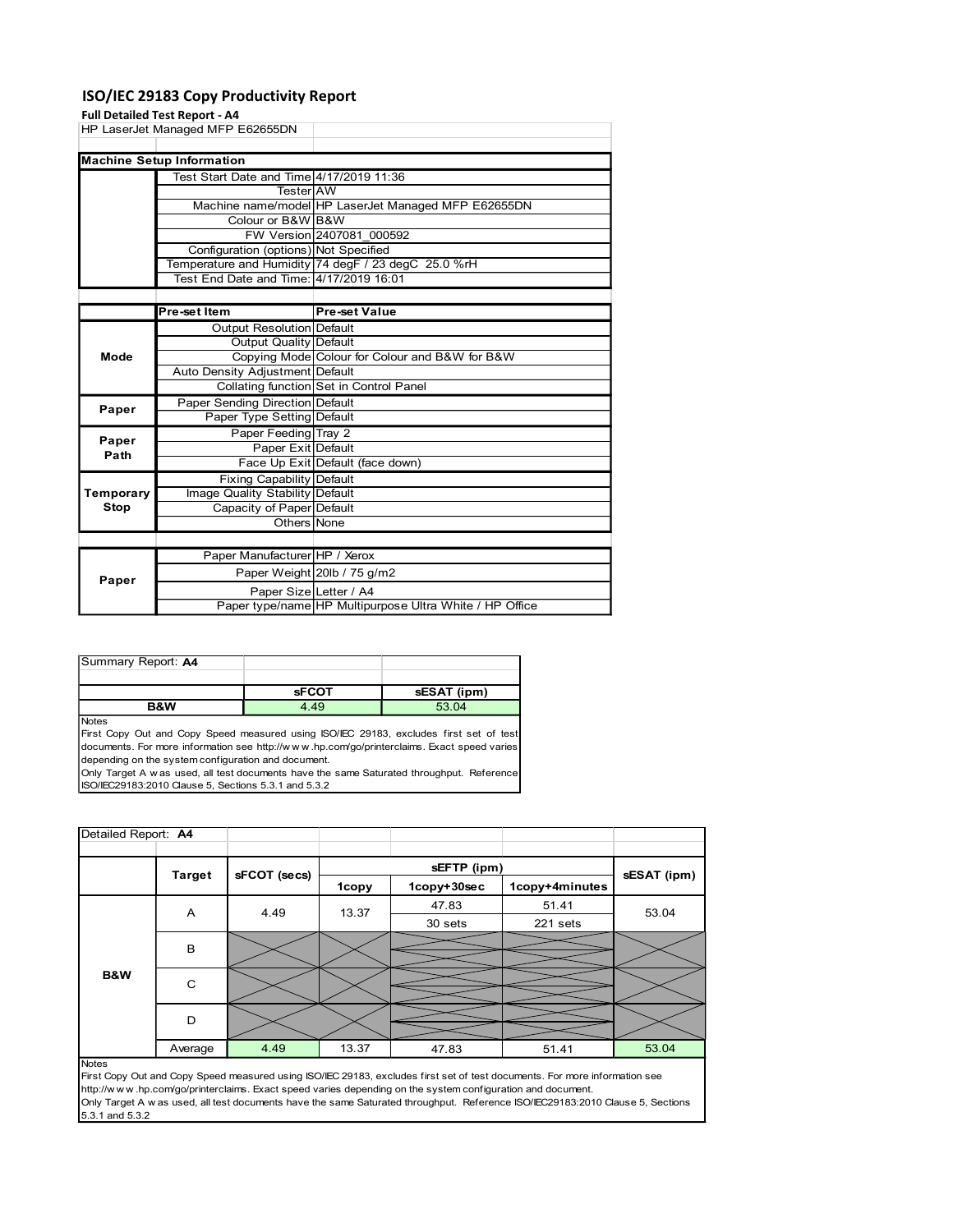### ISO/IEC 24735 Copy Productivity Report

|                                           | ISO/IEC 24735 Copy Productivity Report                          |
|-------------------------------------------|-----------------------------------------------------------------|
| <b>Full Detailed Test Report - LETTER</b> |                                                                 |
|                                           |                                                                 |
| <b>Machine Setup Information</b>          |                                                                 |
| Test Start Date and Time 4/17/2019 12:23  |                                                                 |
| Tester AW                                 |                                                                 |
|                                           | Machine name/model HP LaserJet Managed MFP E62655DN             |
| Colour or B&W B&W                         |                                                                 |
|                                           | FW Version 2407081 000592                                       |
| Configuration (options) Not Specified     |                                                                 |
|                                           | Temperature and Humidity 74 degF / 23 degC 25.0 %rH             |
| Test End Date and Time: 4/26/2019 11:26   |                                                                 |
|                                           |                                                                 |
| Pre-set Item                              | <b>Pre-set Value</b>                                            |
| Output Resolution Default                 |                                                                 |
| <b>Output Quality Default</b>             |                                                                 |
| Copying Mode Default                      |                                                                 |
| Auto Density Adjustment Default           |                                                                 |
|                                           | Collating function Activated (if not activated in default mode) |
| Paper Sending Direction Default           |                                                                 |
| Paper Type Setting Default                |                                                                 |
|                                           | Paper Feeding Standard cassette                                 |
|                                           | Paper Exit Standard exit tray                                   |
| Face Up Exit Default                      |                                                                 |
| Fixing Capability Default                 |                                                                 |
| Image Quality Stability Default           |                                                                 |
| Capacity of Paper Default                 |                                                                 |
|                                           | Others Default                                                  |
|                                           |                                                                 |
|                                           |                                                                 |
| Paper Manufacturer HP / Xerox             |                                                                 |
|                                           | Paper Weight 20lb / 75 g/m2                                     |
|                                           | Paper Size Letter / A4                                          |
|                                           |                                                                 |
|                                           |                                                                 |
|                                           |                                                                 |
|                                           |                                                                 |
|                                           |                                                                 |
|                                           | ISO/IEC 24735 Copy Productivity Report                          |

|                                                                 | Auto Density Adjustment Default |                                                     |            |                   |                |                 |
|-----------------------------------------------------------------|---------------------------------|-----------------------------------------------------|------------|-------------------|----------------|-----------------|
| Collating function Activated (if not activated in default mode) |                                 |                                                     |            |                   |                |                 |
| Paper Sending Direction Default                                 |                                 |                                                     |            |                   |                |                 |
|                                                                 | Paper Type Setting Default      |                                                     |            |                   |                |                 |
| Paper Feeding Standard cassette                                 |                                 |                                                     |            |                   |                |                 |
|                                                                 |                                 | Paper Exit Standard exit tray                       |            |                   |                |                 |
| Face Up Exit Default                                            |                                 |                                                     |            |                   |                |                 |
| Fixing Capability Default                                       |                                 |                                                     |            |                   |                |                 |
| Image Quality Stability Default<br>Capacity of Paper Default    |                                 |                                                     |            |                   |                |                 |
|                                                                 |                                 |                                                     |            |                   |                |                 |
|                                                                 |                                 | <b>Others</b> Default                               |            |                   |                |                 |
|                                                                 | Paper Manufacturer HP / Xerox   |                                                     |            |                   |                |                 |
|                                                                 |                                 | Paper Weight 20lb / 75 g/m2                         |            |                   |                |                 |
|                                                                 |                                 | Paper Size Letter / A4                              |            |                   |                |                 |
|                                                                 |                                 |                                                     |            |                   |                |                 |
|                                                                 |                                 |                                                     |            |                   |                |                 |
|                                                                 |                                 |                                                     |            |                   |                |                 |
|                                                                 |                                 |                                                     |            |                   |                |                 |
|                                                                 |                                 | ISO/IEC 24735 Copy Productivity Report              |            |                   |                |                 |
|                                                                 |                                 |                                                     |            |                   |                |                 |
| Detailed Report: LETTER                                         |                                 |                                                     |            |                   |                |                 |
|                                                                 |                                 |                                                     |            |                   |                |                 |
|                                                                 |                                 | FSOT (secs)                                         |            | EFTP (ipm)        |                | ESAT (ipm)      |
|                                                                 | Copying                         |                                                     |            | $1 set + 30 sec$  | 1 set + $4min$ | $1$ set + 30sec |
|                                                                 | Mode                            | 1 set only                                          | 1 set only |                   |                |                 |
|                                                                 | 1:1                             |                                                     |            |                   |                |                 |
|                                                                 |                                 |                                                     | (1 set)    |                   |                |                 |
| <b>Color Mode</b>                                               |                                 |                                                     |            |                   |                |                 |
|                                                                 | 1:2                             |                                                     | (1 set)    |                   |                |                 |
|                                                                 |                                 |                                                     |            |                   |                |                 |
|                                                                 | 2:2                             |                                                     | (1 set)    |                   |                |                 |
|                                                                 |                                 |                                                     | 28.50      | 50.54             | 54.33          |                 |
|                                                                 | 1:1                             | 8.43                                                |            | 9 sets            | 58 sets        | 55.43           |
|                                                                 |                                 |                                                     | 22.62      | 47.04             |                |                 |
| <b>B&amp;W</b> mode                                             | 1:2                             | 10.60                                               |            | 9 sets            |                | 56.12           |
|                                                                 |                                 | 12.50                                               | 19.18      | 44.22             |                |                 |
|                                                                 | 2:2                             |                                                     |            | 9 <sub>sets</sub> |                | 56.12           |
| Notes                                                           |                                 |                                                     |            |                   |                |                 |
|                                                                 |                                 | Reports located: http://www.hp.com/go/printerclaims |            |                   |                |                 |
|                                                                 |                                 |                                                     |            |                   |                |                 |
|                                                                 |                                 |                                                     |            |                   |                |                 |
|                                                                 |                                 |                                                     |            |                   |                |                 |
|                                                                 |                                 |                                                     |            |                   |                |                 |
|                                                                 |                                 |                                                     |            |                   |                |                 |
|                                                                 |                                 |                                                     |            |                   |                |                 |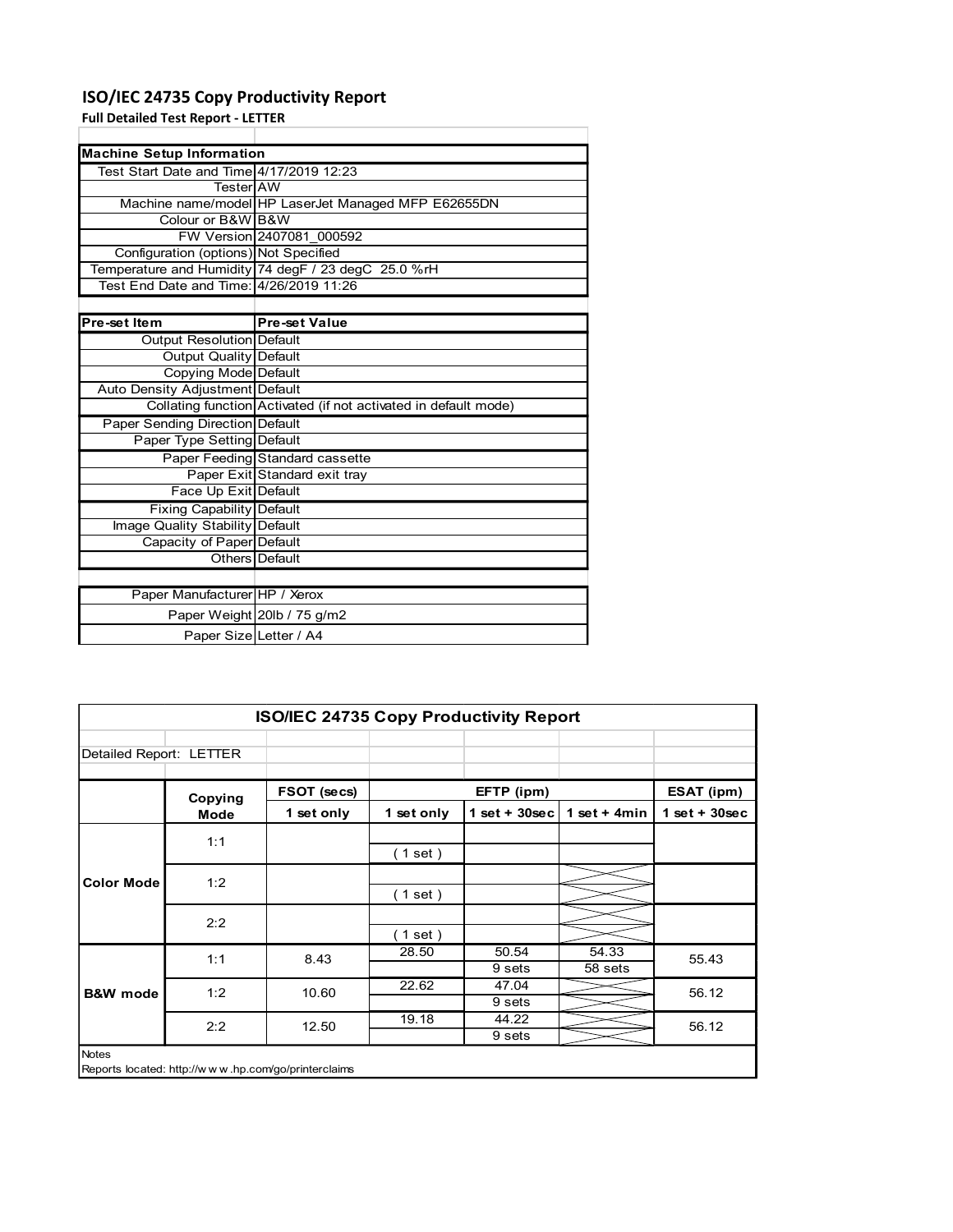### ISO/IEC 24735 Copy Productivity Report

| ISO/IEC 24735 Copy Productivity Report                       |                                                                 |  |
|--------------------------------------------------------------|-----------------------------------------------------------------|--|
|                                                              |                                                                 |  |
| <b>Full Detailed Test Report - A4</b>                        |                                                                 |  |
|                                                              |                                                                 |  |
| <b>Machine Setup Information</b>                             |                                                                 |  |
| Test Start Date and Time 4/17/2019 12:23                     |                                                                 |  |
| Tester AW                                                    |                                                                 |  |
|                                                              | Machine name/model HP LaserJet Managed MFP E62655DN             |  |
| Colour or B&W B&W                                            |                                                                 |  |
|                                                              | FW Version 2407081 000592                                       |  |
| Configuration (options) Not Specified                        |                                                                 |  |
|                                                              | Temperature and Humidity 74 degF / 23 degC 25.0 %rH             |  |
| Test End Date and Time: 4/26/2019 11:26                      |                                                                 |  |
| Pre-set Item                                                 | <b>Pre-set Value</b>                                            |  |
| Output Resolution Default                                    |                                                                 |  |
| <b>Output Quality Default</b>                                |                                                                 |  |
| <b>Copying Mode Default</b>                                  |                                                                 |  |
| Auto Density Adjustment Default                              |                                                                 |  |
|                                                              | Collating function Activated (if not activated in default mode) |  |
| <b>Paper Sending Direction Default</b>                       |                                                                 |  |
| Paper Type Setting Default                                   |                                                                 |  |
|                                                              | Paper Feeding Standard cassette                                 |  |
|                                                              | Paper Exit Standard exit tray                                   |  |
| Face Up Exit Default                                         |                                                                 |  |
|                                                              |                                                                 |  |
|                                                              |                                                                 |  |
| <b>Fixing Capability Default</b>                             |                                                                 |  |
| Image Quality Stability Default<br>Capacity of Paper Default |                                                                 |  |
|                                                              | Others Default                                                  |  |
|                                                              |                                                                 |  |
| Paper Manufacturer HP / Xerox                                |                                                                 |  |
|                                                              | Paper Weight 20lb / 75 g/m2                                     |  |
|                                                              | Paper Size Letter / A4                                          |  |
|                                                              |                                                                 |  |
|                                                              |                                                                 |  |
|                                                              |                                                                 |  |
|                                                              | ISO/IEC 24735 Copy Productivity Report                          |  |

|                                                              | Auto Density Adjustment Default                                 |                                                     |            |                   |                |                 |
|--------------------------------------------------------------|-----------------------------------------------------------------|-----------------------------------------------------|------------|-------------------|----------------|-----------------|
|                                                              | Collating function Activated (if not activated in default mode) |                                                     |            |                   |                |                 |
|                                                              | Paper Sending Direction Default                                 |                                                     |            |                   |                |                 |
|                                                              | Paper Type Setting Default                                      |                                                     |            |                   |                |                 |
| Paper Feeding Standard cassette                              |                                                                 |                                                     |            |                   |                |                 |
|                                                              |                                                                 | Paper Exit Standard exit tray                       |            |                   |                |                 |
| Face Up Exit Default                                         |                                                                 |                                                     |            |                   |                |                 |
| Fixing Capability Default                                    |                                                                 |                                                     |            |                   |                |                 |
| Image Quality Stability Default<br>Capacity of Paper Default |                                                                 |                                                     |            |                   |                |                 |
|                                                              |                                                                 |                                                     |            |                   |                |                 |
|                                                              | Others Default                                                  |                                                     |            |                   |                |                 |
|                                                              |                                                                 |                                                     |            |                   |                |                 |
|                                                              | Paper Manufacturer HP / Xerox                                   |                                                     |            |                   |                |                 |
|                                                              | Paper Weight 20lb / 75 g/m2                                     |                                                     |            |                   |                |                 |
|                                                              | Paper Size Letter / A4                                          |                                                     |            |                   |                |                 |
|                                                              |                                                                 |                                                     |            |                   |                |                 |
|                                                              |                                                                 |                                                     |            |                   |                |                 |
|                                                              |                                                                 |                                                     |            |                   |                |                 |
|                                                              |                                                                 |                                                     |            |                   |                |                 |
|                                                              |                                                                 | ISO/IEC 24735 Copy Productivity Report              |            |                   |                |                 |
|                                                              |                                                                 |                                                     |            |                   |                |                 |
| Detailed Report: A4                                          |                                                                 |                                                     |            |                   |                |                 |
|                                                              |                                                                 |                                                     |            |                   |                |                 |
|                                                              | Copying                                                         | FSOT (secs)                                         | EFTP (ipm) |                   |                | ESAT (ipm)      |
|                                                              | <b>Mode</b>                                                     |                                                     | 1 set only | $1$ set + 30sec   | 1 set + $4min$ | $1$ set + 30sec |
|                                                              |                                                                 | 1 set only                                          |            |                   |                |                 |
|                                                              |                                                                 |                                                     |            |                   |                |                 |
|                                                              | 1:1                                                             |                                                     |            |                   |                |                 |
|                                                              |                                                                 |                                                     | (1 set)    |                   |                |                 |
| Colour                                                       | 1:2                                                             |                                                     |            |                   |                |                 |
| Mode                                                         |                                                                 |                                                     | (1 set)    |                   |                |                 |
|                                                              | 2:2                                                             |                                                     |            |                   |                |                 |
|                                                              |                                                                 |                                                     | (1 set)    |                   |                |                 |
|                                                              |                                                                 |                                                     | 27.85      | 47.90             | 51.55          |                 |
|                                                              | 1:1                                                             | 8.62                                                |            | 9 sets            | 56 sets        | 53.82           |
|                                                              | 1:2                                                             | 11.52                                               | 20.82      | 44.86             |                | 53.60           |
| <b>B&amp;W</b> mode                                          |                                                                 |                                                     |            | 9 <sub>sets</sub> |                |                 |
|                                                              | 2:2                                                             | 13.25                                               | 18.10      | 42.92             |                | 53.58           |
|                                                              |                                                                 |                                                     |            | 9 <sub>sets</sub> |                |                 |
| Notes                                                        |                                                                 |                                                     |            |                   |                |                 |
|                                                              |                                                                 | Reports located: http://www.hp.com/go/printerclaims |            |                   |                |                 |
|                                                              |                                                                 |                                                     |            |                   |                |                 |
|                                                              |                                                                 |                                                     |            |                   |                |                 |
|                                                              |                                                                 |                                                     |            |                   |                |                 |
|                                                              |                                                                 |                                                     |            |                   |                |                 |
|                                                              |                                                                 |                                                     |            |                   |                |                 |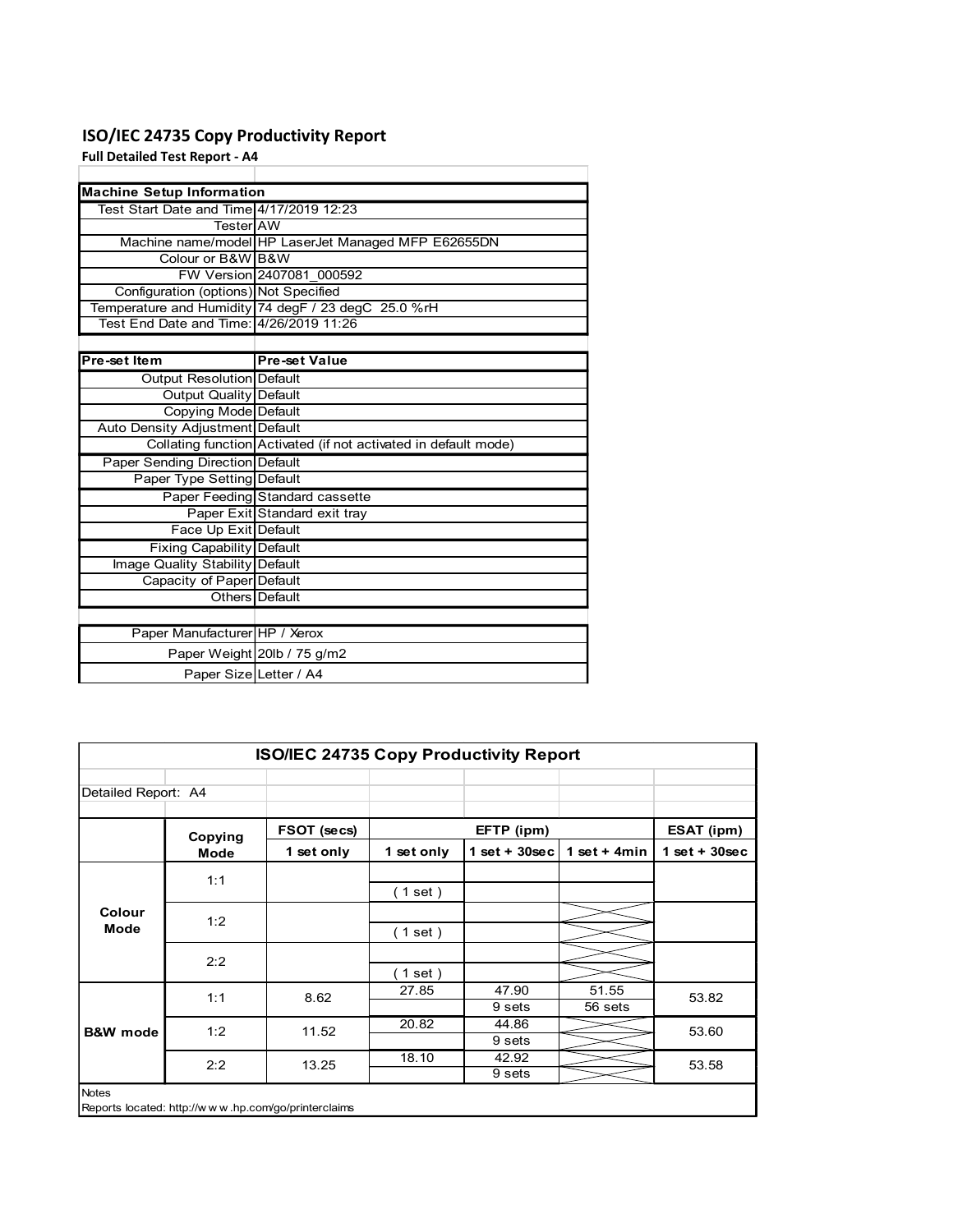### **ISO/IEC 17991 Scanning Productivity Report**

#### **Full Detailed Test Report ‐ LETTER**

|             | <b>Machine Setup Information</b> |                                          |  |  |  |  |
|-------------|----------------------------------|------------------------------------------|--|--|--|--|
|             | Test Start Date and Time         | 4/29/2019 11:27                          |  |  |  |  |
|             | Tester                           | AW<br>HP LaserJet Managed MFP E62655DN   |  |  |  |  |
|             | Machine name/model               |                                          |  |  |  |  |
|             | Colour or B&W                    | B&W                                      |  |  |  |  |
|             | Configuration (options)          | Default                                  |  |  |  |  |
|             | Temperature and Humidity         | 74 degF / 23 degC 25.0 %rH               |  |  |  |  |
|             | Voltage                          | 110V                                     |  |  |  |  |
|             | Test End Date and Time           | 4/29/2019 14:24                          |  |  |  |  |
|             |                                  |                                          |  |  |  |  |
|             | <b>Preset Item</b>               | <b>Preset Value</b>                      |  |  |  |  |
| Mode<br>and | Scanning resolution              | default (200 dpi)                        |  |  |  |  |
|             | Colour or grey scale/B&W         | default (colour)                         |  |  |  |  |
|             | Duplex / simplex                 | default (simplex)                        |  |  |  |  |
|             | Original page size               | default (A4)                             |  |  |  |  |
| Setting     | Paper feed orientation           | default (long edge)                      |  |  |  |  |
|             | Scan destination                 | default (shared network)                 |  |  |  |  |
|             | Storing File Type                | default (PDF-multi)                      |  |  |  |  |
|             | Auto scan quality adjustment     | default (factory preset default setting) |  |  |  |  |
| <b>ADF</b>  | Paper feed direction             | default (long edge)                      |  |  |  |  |
|             | Output orientation               | default                                  |  |  |  |  |
| Paper-path  | Scanning unit                    | default (duplex ADF)                     |  |  |  |  |

### **ISO/IEC 17991 - Scan Summary Report: ADF Productivity Measurement**

| <b>Summary Report: Letter</b>                                                                               |             |                      |              |                           |  |  |
|-------------------------------------------------------------------------------------------------------------|-------------|----------------------|--------------|---------------------------|--|--|
|                                                                                                             |             | <b>Scanning Mode</b> |              | <b>Measurement result</b> |  |  |
|                                                                                                             | File format | Resolution           | Scanning     | scESAT 30secA             |  |  |
|                                                                                                             | version     |                      | side         | (ipm)                     |  |  |
| Colour                                                                                                      | pdf 1.4     | 200                  | single sided | 79.77                     |  |  |
|                                                                                                             |             |                      | double sided | 126.39                    |  |  |
| <b>B&amp;W</b>                                                                                              | pdf 1.4     | 200                  | single sided | 79.30                     |  |  |
|                                                                                                             |             |                      | double sided | 126.49                    |  |  |
| <b>Notes</b><br>45 For access to former their area to the discussed to a constant industrial characteristic |             |                      |              |                           |  |  |

1) For more information see http://w w w .hp.com/go/printerclaims. 2) For the B/W results, the device scan setting is set to "Scan in B/W".

#### **ISO/IEC 17991 - Scan Summary Report: Network Folder Productivity Measurement**

| <b>Summary Report: Letter</b> |                       |                      |                           |               |                  |               |
|-------------------------------|-----------------------|----------------------|---------------------------|---------------|------------------|---------------|
|                               |                       | <b>Scanning Mode</b> | <b>Measurement result</b> |               |                  |               |
|                               | File format           | Resolution           | Scanning                  | scEFTP 30secF | File size 30secF | Number of     |
|                               | version               |                      | side                      | (ipm)         | (Mbyte)          | Sets (30secF) |
| Colour                        | 200<br>pdf 1.4        |                      | single sided              | 58.59         | 4.42             | 12.00         |
|                               |                       |                      | double sided              | 84.65         | 6.26             | 17.00         |
|                               | 200<br>pdf 1.4<br>B&W |                      | single sided              | 61.74         | 2.19             | 12.00         |
|                               |                       |                      | double sided              | 94.53         | 3.05             | 17.00         |
| Notes                         |                       |                      |                           |               |                  |               |

Notes 1) For more information see http://w w w .hp.com/go/printerclaims. 2) For the B/W results, the device scan setting is set to "Scan in B/W".

#### File format version Resolution Scanning side scEFTP 1setA (ipm) scEFTP 30secA (ipm) scESAT 30secA (ipm) single sided 40.88 73.89 79.77<br>double sided 60.46 117.03 126.39<br>single sided 41.02 71.93 79.3 double sided 60.46 117.03<br>single sided 41.02 71.93 single sided  $\begin{array}{|c|c|c|c|}\n\hline\n41.02 & 71.93 & 79.3 \\
\hline\n600ble sided & 58.83 & 117.42 & 126.49\n\end{array}$ double sid **ISO/IEC 17991 - Scan Full Report: ADF Productivity Measurement Immary Report: Letter Measurement** re **Scanning Mode Colour** pdf 1.4 200 **B&W** pdf 1.4 200

Notes 1) For more information see http://w w w .hp.com/go/printerclaims. 2) For the B/W results, the device scan setting is set to "Scan in B/W".

| ISO/IEC 17991 - Scan Full Report: Network Folder Productivity Measurement<br><b>Summary Report: Letter</b> |                        |                      |                  |                       |                           |                             |                               |
|------------------------------------------------------------------------------------------------------------|------------------------|----------------------|------------------|-----------------------|---------------------------|-----------------------------|-------------------------------|
|                                                                                                            |                        | <b>Scanning Mode</b> |                  |                       | <b>Measurement result</b> |                             |                               |
|                                                                                                            | File format<br>version | Resolution           | Scanning<br>side | scFFTP 1setF<br>(ipm) | scFFTP 30secF<br>(ipm)    | File size 30secF<br>(Mbyte) | Number of<br>Sets<br>(30secF) |
| Colour                                                                                                     | pdf 1.4                | 200                  | single sided     | 25.38                 | 58.59                     | 4.42                        | 12                            |
|                                                                                                            |                        |                      | double sided     | 28.97                 | 84.65                     | 6.26                        | 17                            |
| B&W                                                                                                        | pdf 1.4                | 200                  | single sided     | 25.94                 | 61.74                     | 2.19                        | 12                            |
|                                                                                                            |                        |                      | double sided     | 32.12                 | 94.53                     | 3.05                        | 17                            |

 $\overline{\phantom{a}}$ 

1) For more information see http://w w w .hp.com/go/printerclaims. 2) For the B/W results, the device scan setting is set to "Scan in B/W".

|            | <b>Test System Parameters</b> |                                     |
|------------|-------------------------------|-------------------------------------|
|            | ltem                          | Value                               |
|            | Computer name                 | HP Z240 SFF Workstation             |
|            | Processor                     | Intel Core i7 -6770, 3.4 GHz        |
|            | System Chip Set               | Intel SKL/KBL Mobile/Desktop        |
|            | System Board                  | system devices, default system BIOS |
|            | <b>System Memory</b>          | 8 GB                                |
| System     | Hard Drive Subsystem          | Turbo Drive G2 256GB PCIe SSD       |
|            | Video Subsystem               | Microsoft Basic Display Adaptor     |
|            | <b>Optical Drive</b>          | HP HLDS DVDRW GUD1N                 |
|            | I/O Subsystem                 | <b>Builtin</b>                      |
|            | <b>USB Subsystem</b>          | USB 2.0/3.0                         |
|            | <b>Operating System</b>       | Win 10 Enterprise 64 Bit (10240)    |
|            | Location of network folder    | РC                                  |
|            | Internet Protocol             | IP <sub>v4</sub>                    |
| Scanning   | <b>Transfer Protocol</b>      | <b>SMB</b>                          |
| Device     | Hub                           | Trendnet Router and Gbit Switch     |
| Connection | Network Speed                 | TCP 10/1000 Mbit Ethernet           |
|            | Connetion Cable               | Cat6 Straight cable                 |
|            | Wireless router               | No use                              |
|            | Others                        | No use                              |